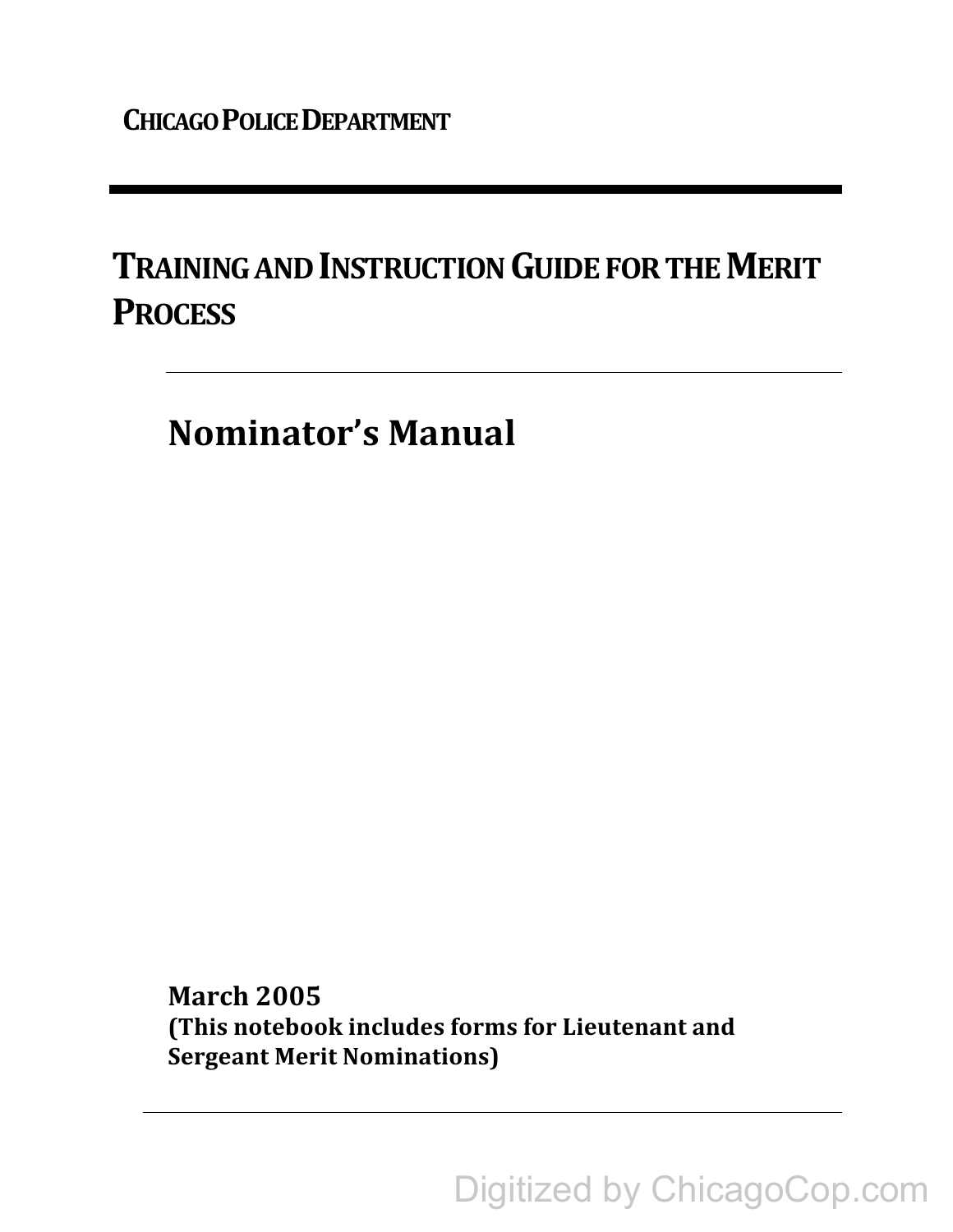# **MERIT PROCESS SUMMARY**

**NOTE:** For training purposes, the instructions in this manual refer specifically to the Lieutenant position. However, the Merit nomination process works the same way for the Lieutenant and Sergeant promotional processes. Where appropriate, the assessment dimensions (Section 4), the tasks (Section 5), and the nomination forms (Section 10) have been included for both the Lieutenant and Sergeant ranks.

The concept of merit appointment recognizes the value of sound judgments about observed performance and the importance that past performance has in evaluating individual capabilities. The process as used by the Chicago Police Department involves identifying and nominating individuals who are potentially deserving of appointment, evaluating these candidates, and recommending the most deserving to the Superintendent who has final authority to select individuals for meritorious appointment to Lieutenant positions. Like all judgmental processes, this procedure is subject to criticism and will likely undergo careful scrutiny. Thus, your careful and thoughtful participation in providing fair, accurate nominations and in maintaining confidentiality is crucial.

The following points provide information about the process that will be followed in selecting candidates for merit appointment to the Lieutenant position. More detailed information is contained later in this guide.

- Eligible candidates to be considered for nomination for merit appointment will consist of sergeants who have passed the Written Qualifying Test and who meet all requirements specified in the official announcement.
- Each nominator will be allotted a defined number of nominations. You will receive official notice from the Merit Board Chairman who will determine the actual number of nominations that you are authorized to make. You will also receive a list of eligible candidates. You may submit nominations up to the maximum allocated to you.
- Nominations will be submitted directly to the Merit Board without review or endorsement through the chain of command. You may nominate candidates either within your span of control or at large. You may *not* submit nominations of candidates whose relationship to you (related by blood or by marriage or involved in a business relationship outside the Department would result in a violation of the City's Ethics Ordinance.
- The Merit Board Chairman will notify nominators of the date and time to complete and submit nomination packets to the First Deputy's Office. Nominators may seek input regarding names and qualifications of potential nominees from others. All nominations must be submitted to the Merit Board using the official form and format specified. Any deviations from the stated procedures may disqualify a nomination.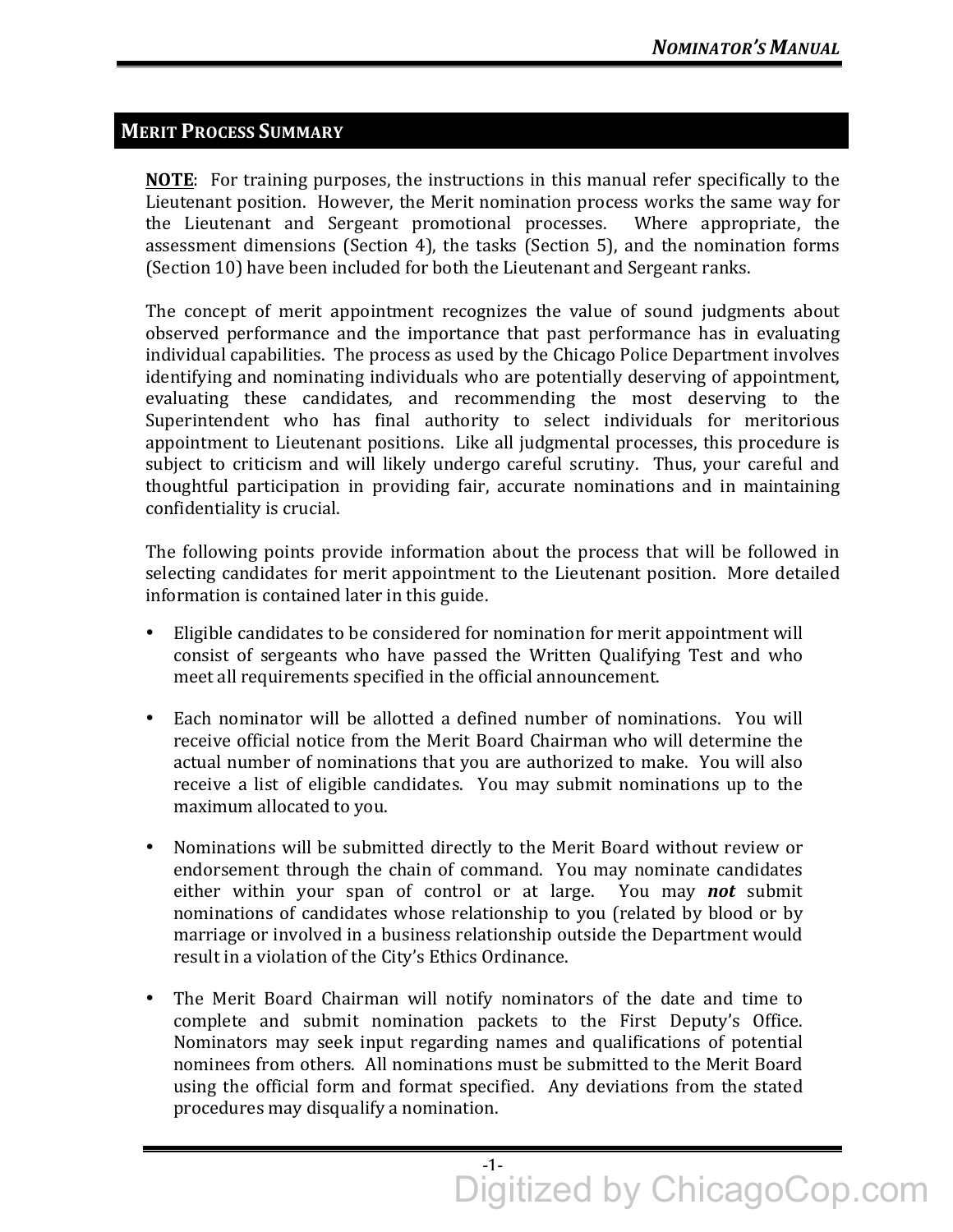- The Merit Board will meet to review the nomination packets and select a pool of candidates to be recommended for merit appointment. The recommendations will be submitted to the Superintendent for further review and consideration.
- The Superintendent will have final responsibility for selecting candidates for merit appointments and will announce the list of names for assignment to Lieutenant positions.
- The Superintendent will utilize the list of merit candidates recommended by the Merit Board for only one round of appointments. A new pool of recommended merit candidates will be developed for the Superintendent's review each time appointments are to be made from the rank order list.

# **REGARDING CANDIDATE COMMUNICATIONS**

All candidates who passed the Written Qualifying Test were offered the opportunity to apply for and take the Assessment Exercises. When applying to take the Assessment Exercises, candidates received communication regarding the Merit Process, including the assessment dimensions and definitions that would be rated in the Merit Process. A copy of the announcement about the Merit Process that was provided to all candidates who participated in the Written Qualifying Test follows. (The assessment dimensions and definitions are found in Section 4.)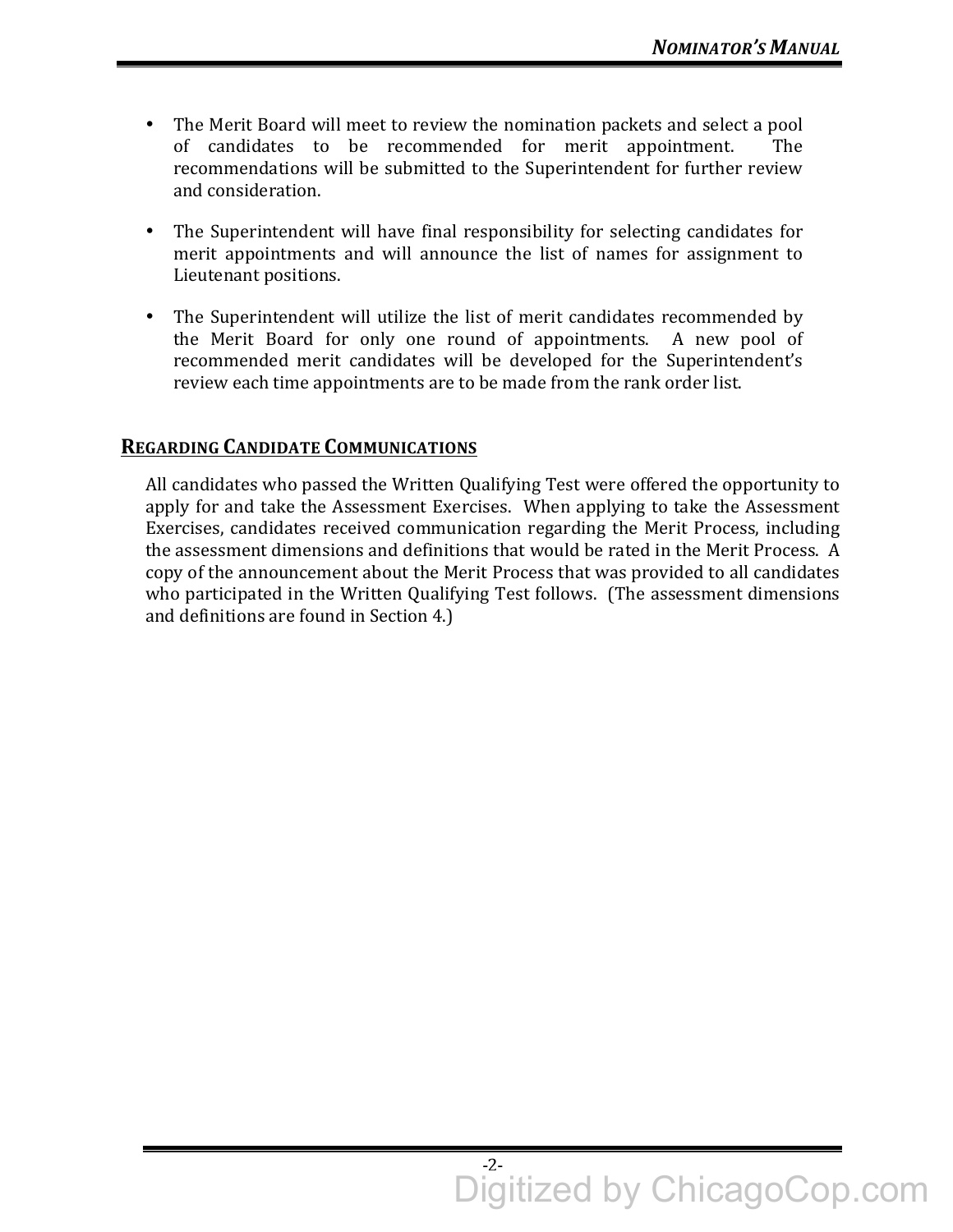# **POLICE LIEUTENANT EXAMINATION (Exam #32012)**

## **OUTLINE OF MERIT SELECTION PROCESS**

This document outlines the Merit Selection Process for the 2001 Lieutenant Promotional Examination.

The examination announcement stated that up to 30 percent of the assignments from this selection process will be made based on a Merit Selection Process. This process involves identification of candidates who have demonstrated exemplary performance of relevant job-related skills, abilities, and personal characteristics. These skills, abilities, and characteristics were identified through the job analysis conducted on Lieutenant positions and have been linked to important job behaviors by the City's consultant and CPD subject matter experts. CPD command personnel carefully reviewed these assessment dimensions and determined that they were substantially related to performance of the Lieutenant position.

Only candidates who pass the Written Qualifying Test will have an opportunity to be nominated for the Merit Selection Process. Nominations will be submitted by Merit Promotion Nominators, who are exempt command members of the Department below the rank of chief. Nominations will be forwarded to the Merit Board for review and recommendation as described below. The number of merit appointments to be made from the results of the 2001 Lieutenant Selection Process has been limited to 30 percent of the total number of appointments. The majority of appointments to Lieutenant positions for this selection process will be made based on the results of the Assessment Exercises scheduled for December 1, 2001. All persons who are promoted based on the results of the 2001 Lieutenant Selection Process, whether as a result of the Assessment Exercises or the Merit Selection Process, must meet all of the requirements in the job announcement, including time in grade and education.

The following information describes the process for nominating candidates, on the basis of merit, for promotion to Lieutenant.

#### **Determination of the number of nominations to be submitted to the Merit Board**

The Superintendent will determine the number of Lieutenant promotions to be made at any given time. When the Superintendent determines that promotions will be made to Lieutenant, he will direct designated exempt personnel to submit merit nominations to the Merit Board. The Merit Board Chairman will determine the actual number of nominations which Merit Promotion Nominators are authorized to make. The number of merit promotions on a promotion order is within the discretion of the Superintendent, but pursuant to the examination announcement, merit promotions will not exceed 30 percent of the total number of promotions on an order.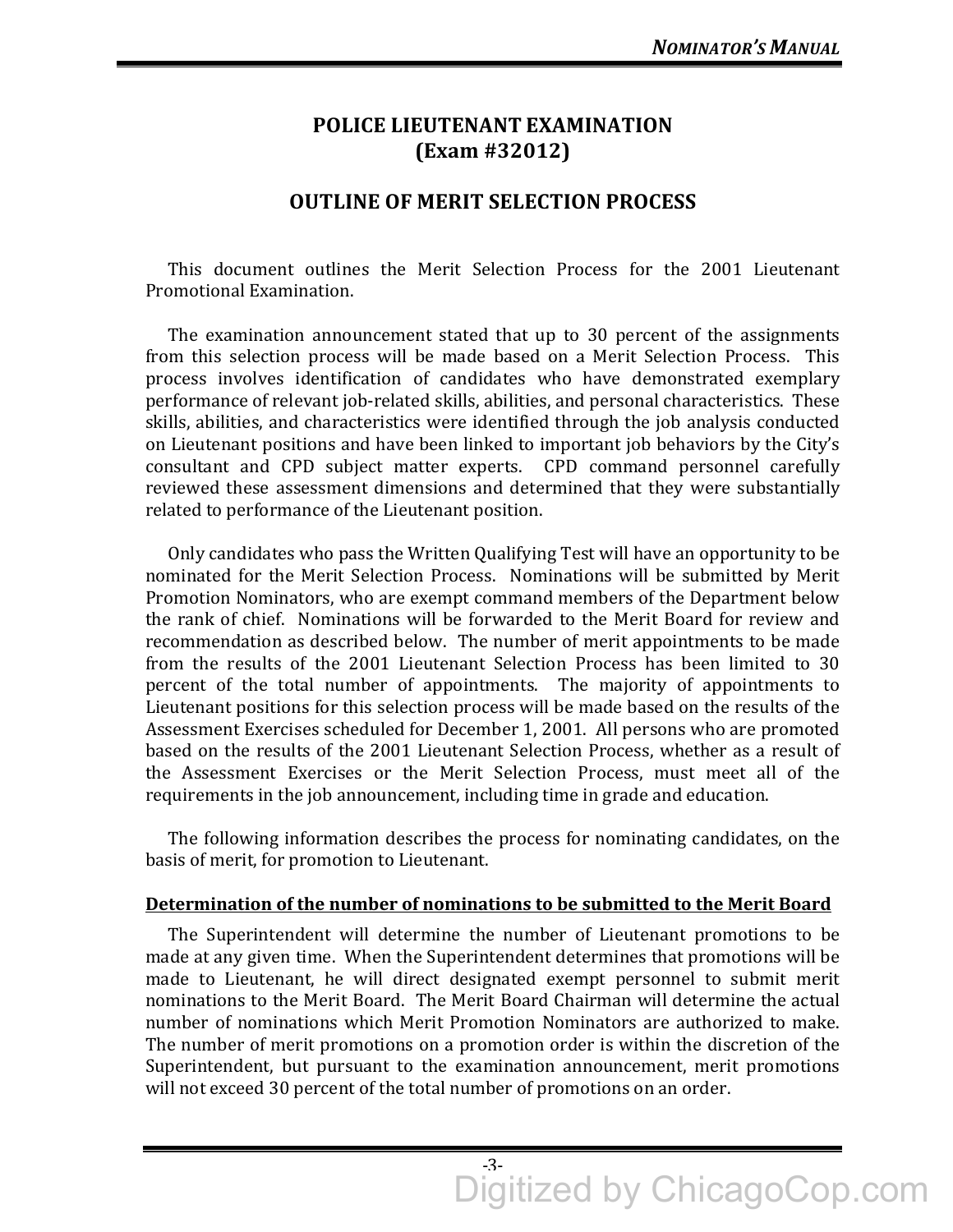#### **Training of Nominators**

The City's examination consultant will provide detailed training materials to all nominators regarding the nomination process and the forms to be prepared by nominators for submission to the Merit Board. Nominator training materials include discussion of the assessment dimensions listed in the attached table and methods for identifying individuals who, based on their performance, excel in those areas. Emphasis will be placed on specific examples of behavior rather than general descriptions of perceived abilities. Nominators are allowed to use documentation to support their nominations. Nominators are instructed to disregard gender, race, national origin, religion, and sexual orientation in making nominations, to comply with the City's Ethics Ordinance (in particular section 2-156-130 of the Ordinance which restricts the recommendation of relatives for employment), and to comply with the 1983 *Shakman* judgment which restricts consideration of political factors in making employment decisions.

#### **Nomination Process**

Nominators will submit completed forms and appropriate documentation to support their recommendations. Nominators may submit nominations from within or outside their chains of command, but they will be required to support their nominations based on knowledge of the job performance of the candidates they recommend. Submissions will be sent in sealed envelopes directly to the First Deputy Superintendent who serves as the Chairman of the Merit Board. Submissions will not be sent through command channels for review or comments. In addition to the completed forms and documentation provided by the nominators, the members of the Merit Board will be provided with other relevant Department information for each nominee. 

#### **Merit Board**

The Merit Board will meet and discuss the nominations and identify candidates to be recommended for consideration for merit selections. The Merit Board will communicate its recommendations to the Superintendent of Police. Those candidates to be appointed to Lieutenant positions on the basis of merit will be selected by the Superintendent after a review of the recommendations from the Merit Board.

As noted above, the majority of promotions will be made from the Assessment Eligible List, which will be compiled based on the results of the Assessment Exercises. Those candidates to be promoted on the basis of merit will be selected by the Superintendent after a review of the recommendations of the Merit Board. Candidates who are not nominated, recommended, or selected for promotion on a particular order will remain on the Merit Selection Eligible List and may be nominated for further consideration during the life of that list provided they meet all eligibility requirements listed in the examination announcement.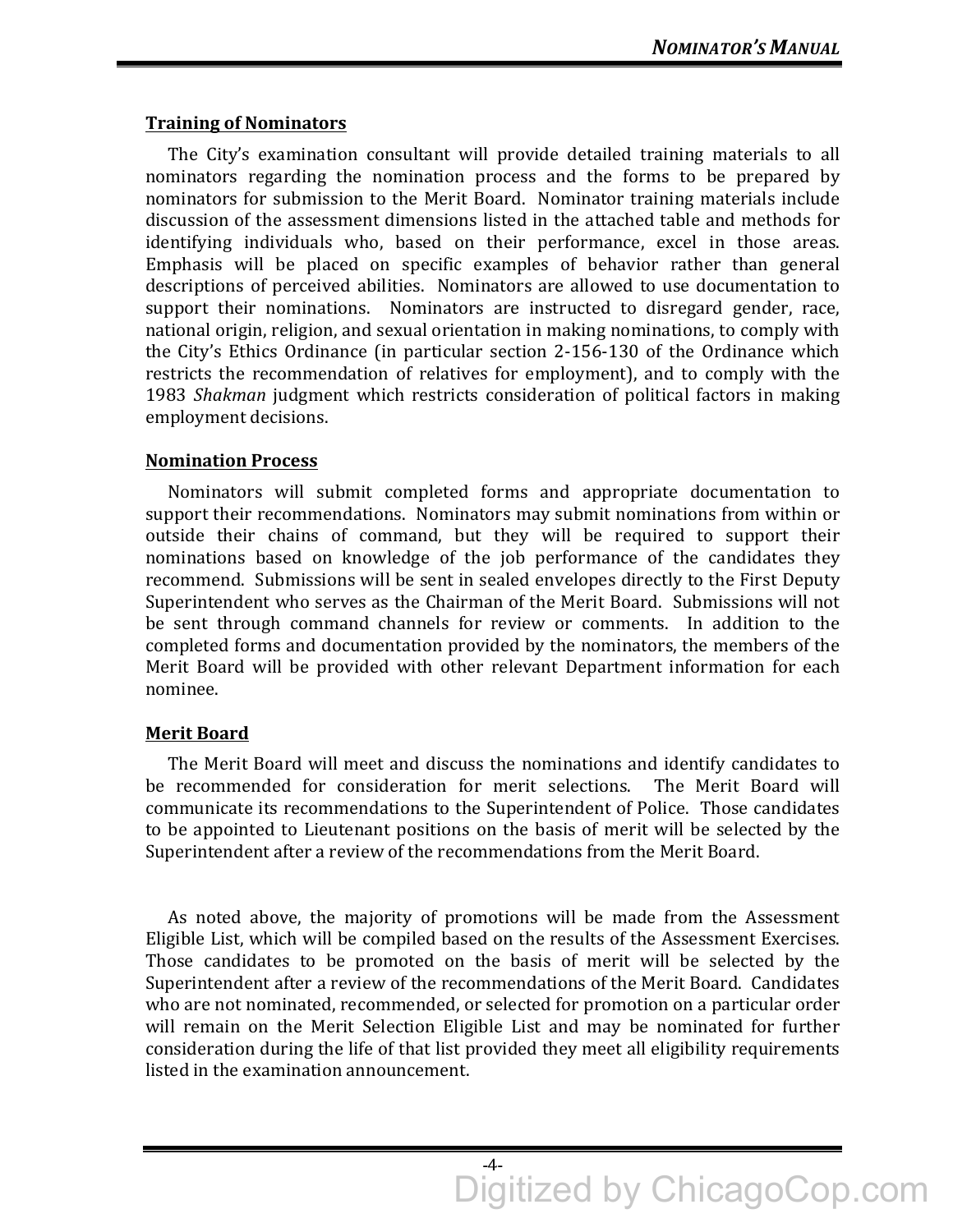# **G.O. 00-04 Chicago Police Department**

| 1111 E 1               | <b>MERII BOARD</b>         |
|------------------------|----------------------------|
| <b>ISSUE DATE:</b>     | 09 May 2000                |
| <b>EFFECTIVE DATE:</b> | 10 May 2000                |
| <b>DISTRIBUTION:</b>   | C                          |
| <b>RESCINDS:</b>       | <b>General Order 97-05</b> |
|                        |                            |

**TITLE: MERIT BOARD** 

#### **I. PURPOSE**

This order:

- A. discontinues the:
	- 1. Academic Selection Board.
	- 2. use of the Academic Selection Board Application (CPD-11.645).
- B. introduces the **Merit Board**.
- C. continues the:
	- 1. process by which the Department considers and evaluates nominations for merit appointments.
	- 2. procedures for recommending police officers for merit appointment to select D-2 positions.
	- 3. procedures for recommending police officers below the rank of sergeant for merit promotion to the rank of sergeant of police.
	- 4. procedures for recommending sergeants for merit promotion to the rank of lieutenant of police.
	- 5. applicant evaluation and selection procedures for the participation of members in select management educational programs.

#### **II. POLICY**

It is the policy of the Department to consider eligible sworn members for appointment to select D-2 positions, to the ranks of sergeant and lieutenant of police, and for attendance at select management educational programs.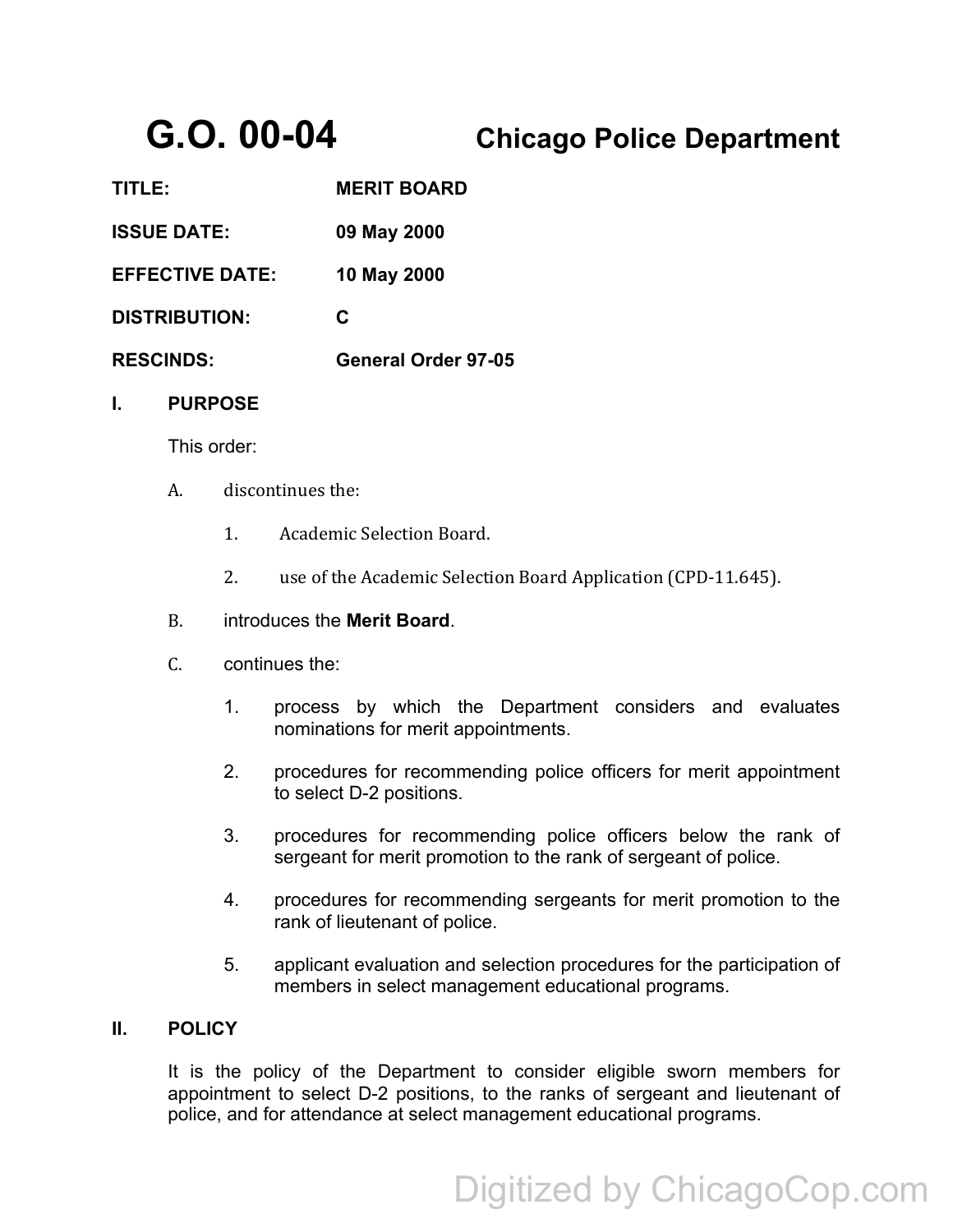#### **III. MERIT BOARD**

- A. It is the responsibility of the Merit Board to evaluate and recommend eligible candidates for merit appointments.
- B. The Merit Board will consist of the following members:

First Deputy Superintendent, Bureau of Operational Services Deputy Superintendent, Bureau of Investigative Services Deputy Superintendent, Bureau of Technical Services Deputy Superintendent, Bureau of Staff Services Deputy Superintendent, Office of Management Accountability Deputy Superintendent, Bureau of Administrative Services.

- C. The First Deputy Superintendent, Bureau of Operational Services, will act as chairman of the Merit Board, and, as chairman, will set forth the nomination procedures for merit appointments.
- D. The Deputy Superintendent, Bureau of Investigative Services, will act as vice chairman of the Merit Board.
- E. The Assistant Deputy Superintendent, Education and Training Division, will be a non-voting member of the Merit Board and will act as secretary.
- F. Merit Board business will be conducted only when a quorum of the membership is present. A quorum will consist of at least the following members: The chairman or vice-chairman and two other deputy superintendents.

#### **IV. MERIT APPOINTMENT**

- A. The Merit Promotion Nominators are exempt command staff below the rank of chief.
- B. The Merit Board Chairman will determine the actual number of nominations which the Merit Promotion Nominators are authorized to make.
- C. Merit Promotion Nominators will submit nominations for merit-based appointment to select D-2 positions (in accordance with the directive entitled "Bureau of Investigative Services D-2 Procedures"), and promotions to the ranks of sergeant and lieutenant of police. Nominations will be submitted directly to the Chairman of the Merit Board. There will be no chain of command review of these nominations.
- D. Merit Promotion Nominators are not restricted to nominating members of their command; they may, with justification, nominate members in an "at large" manner.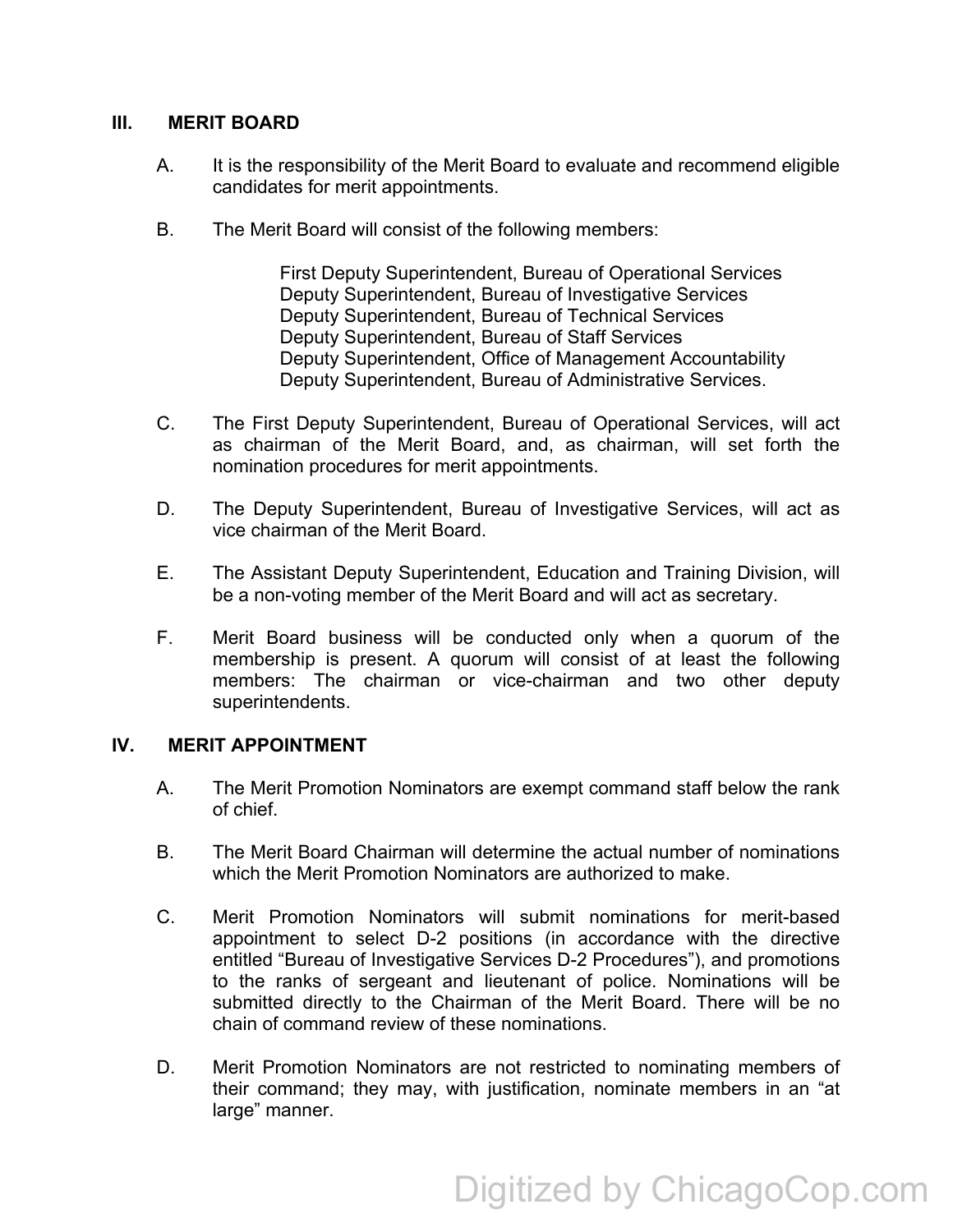E. The Merit Board will review and evaluate the nominations and make recommendations to the Superintendent. The Superintendent will make the final selection for appointments.

## **V. SELECT MANAGEMENT EDUCATIONAL PROGRAMS**

- A. Department supervisors who wish to attend the School of Police Staff and Command of the Northwestern University Traffic Institute, the National Academy Program of the Federal Bureau of Investigation, or similar programs funded by the Department will, upon announcement by the Merit Board, submit a Personnel Action Request (PAR) (CPD-11.612)to the Chairman of the Merit Board. The PAR formset will be accompanied by a:
	- 1. resume.
	- 2. letter of recommendation from the member's commanding officer in the form of a TO-FROM-SUBJECT report.
	- **NOTE:** Completed applications not accompanied by the above documents will be returned.
- B. The Merit Board will review applications and make recommendations to the Superintendent. The Superintendent will make the final selection for appointments.
- C. Records of all Merit Board applications will be retained in accordance with existing record retention requirements.
- D. Procedures delineated in the General Order entitled "Travel, Department-Funded Training, and Reimbursement Guidelines" will be followed whenever expenses associated with registration fees, transportation, lodging cost, etc., will be incurred by the Department.

Terry G. Hillard Superintendent of Police

99-107 ZMM(PMD)

# Digitized by ChicagoCop.com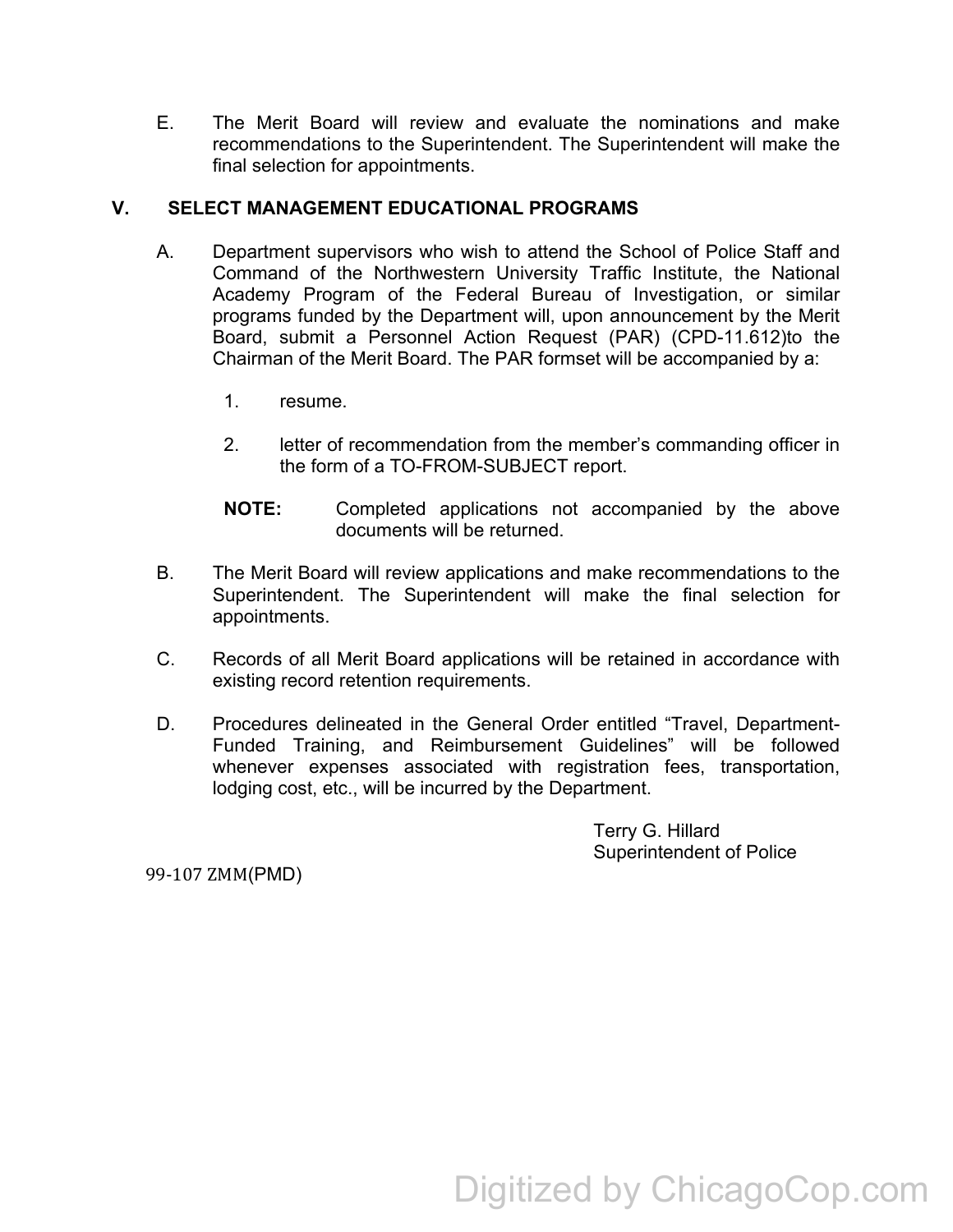# **OUTLINE OF MERIT SELECTION PROCESS**

This document outlines the Merit Selection Process for the 2001 Lieutenant Examination. 

The examination announcement stated that up to 30 percent of the assignments from this selection process will be made based on a Merit Selection Process. This process involves identification of candidates who have demonstrated exemplary performance of relevant job-related skills, abilities, and personal characteristics. These skills, abilities, and characteristics were identified through the job analysis conducted of Lieutenant positions and have been linked to important job behaviors by the City's consultant and CPD subject matter experts. CPD command personnel carefully reviewed these assessment dimensions and determined that they were substantially related to performance of the Lieutenant position.

Only candidates who pass the Written Qualifying Test will have an opportunity to be nominated for the Merit Selection Process. Nominations will be submitted by Merit Nominators, who are exempt command members of the Department below the rank of Chief. Nominations will be forwarded to the Merit Board for review and recommendation as described below. The number of merit appointments to be made from the results of the 2001 Lieutenant Selection Process has been limited to 30 percent of the total number of appointments. The majority of appointments to Lieutenant positions for this selection process will be made based on the results of the Assessment Exercises scheduled for December 1, 2001. All persons who are appointed based on the results of the 2001 Lieutenant Selection Process, whether as a result of the Assessment Exercises or the Merit Selection Process, must meet all of the requirements in the examination announcement.

The following information describes the process for nominating candidates, on the basis of merit, for appointment to Lieutenant.

# **Determination of the Number of Nominations to be Submitted to the Merit Board**

The Superintendent will determine the number of Lieutenant assignments to be made at any given time. When the Superintendent determines that assignments will be made to Lieutenant positions, he will direct designated exempt personnel to submit merit nominations to the Merit Board. The Merit Board Chairman will determine the actual number of nominations that Merit Promotion Nominators are authorized to make.

# **Training of Nominators**

The City's Selection Process consultant will provide detailed training materials to all nominators regarding the nomination process and forms to be prepared by nominators for submission to the Merit Board. Nominator training materials include discussion of the assessment dimensions listed in the attached table and methods for identifying individuals, based on their performance, who excel in those areas. Emphasis will be placed on specific examples of behavior rather than general descriptions of perceived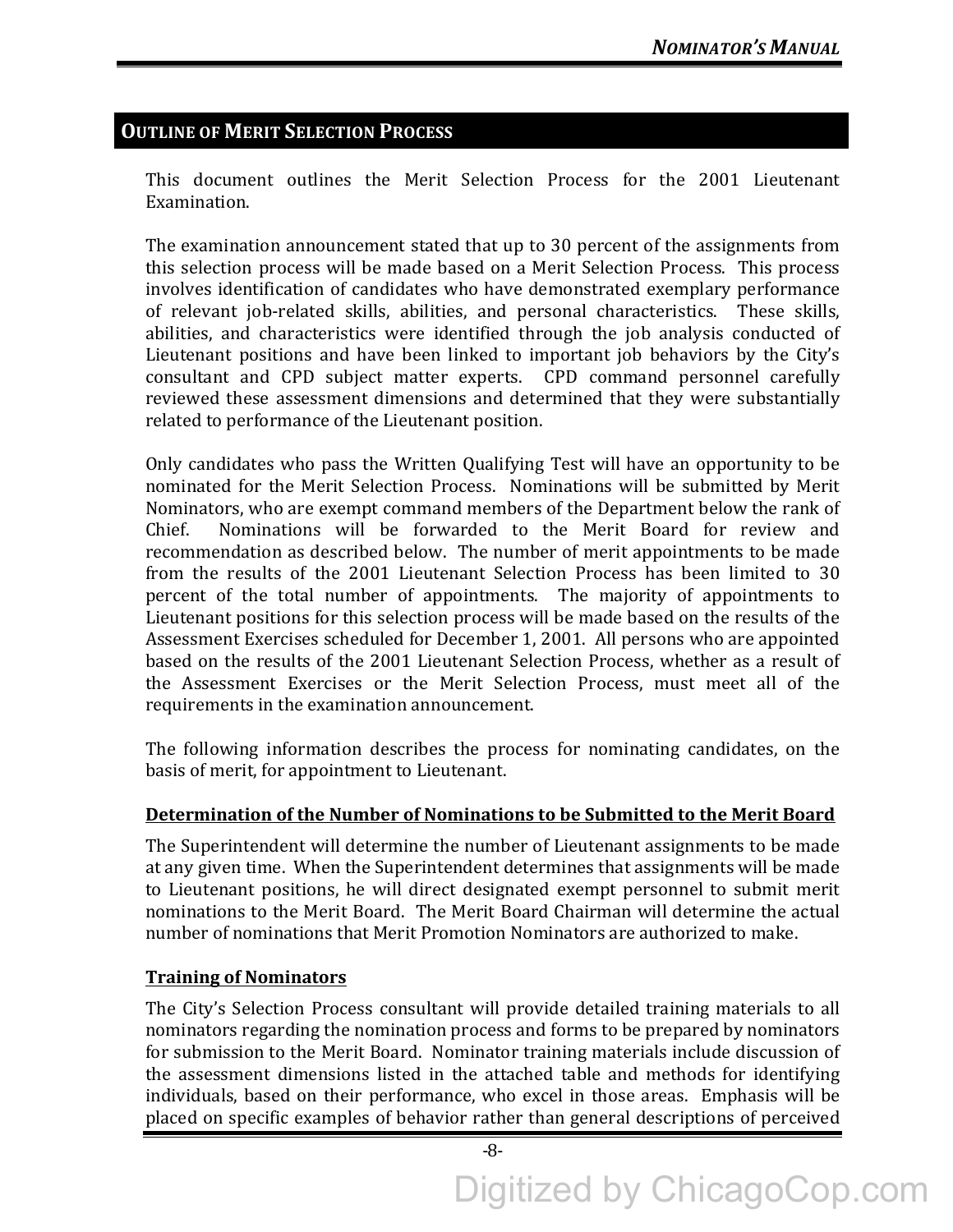abilities. Nominators are allowed to use documentation to support their nominations. Nominators are instructed to disregard gender, race, national origin, religion, and sexual orientation in making nominations, to comply with the City's Ethics Ordinance (in particular section  $2-156-130$  of the Ordinance which restricts the recommendation of relatives for employment), and to comply with the 1983 *Shakman* judgment which restricts consideration of political factors in making employment decisions.

## **Nomination Process**

Nominators will submit completed forms and appropriate documentation to support their recommendations. Nominators may submit nominations from within or outside their chains of command, but they will be required to support their nominations based on knowledge of the job performance of the candidates they recommend. Submissions will be sent directly to the First Deputy Superintendent who serves as the Chairman of the Merit Board. Submissions will not be sent through command channels for review or comments. In addition to the completed forms and documentation provided by the nominators, the members of the Merit Board will be provided with other relevant Department information for each nominee.

The Merit Board will meet and discuss the nominations and identify candidates to be recommended for consideration for merit promotion. The Merit Board will communicate its recommendations to the Superintendent of Police. Those candidates to be appointed to Lieutenant positions on the basis of merit will be selected by the Superintendent after a review of the recommendations from the Merit Board.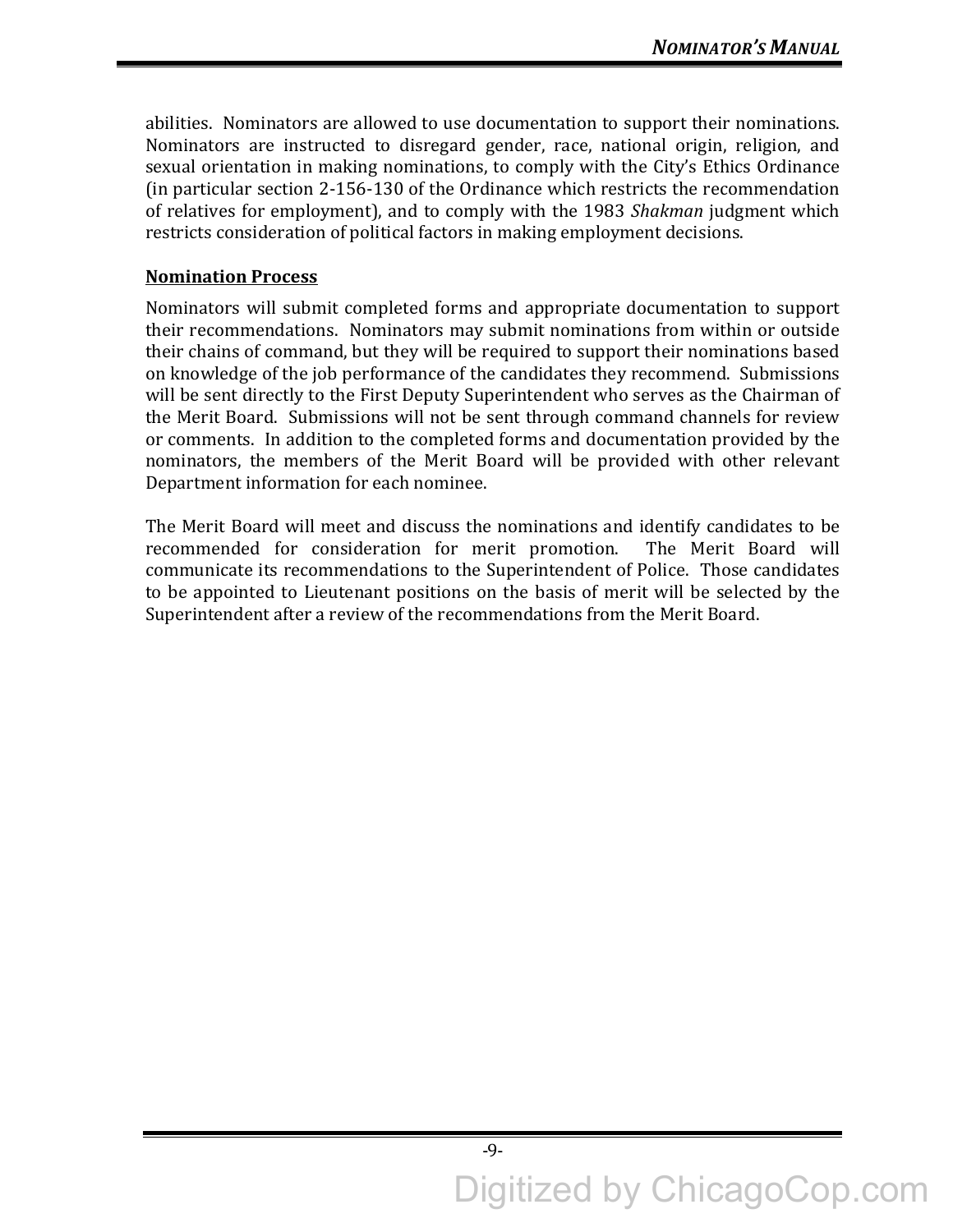# **NOMINATOR'S RESPONSIBILITIES**

Eligible exempt members of the Department are being asked to provide official nominations for merit appointment. The Merit Board Chairman will officially notify each nominator regarding the number of nominations to submit. In addition, each nominator will be provided with a list of eligible candidates. Eligible candidates include sergeants who passed the Written Qualifying Test and who meet all requirements specified in the official announcement for this appointment.

#### **MAINTAINING CONFIDENTIALITY**

All personal information associated with the Merit Appointment Process (e.g., your assessments and completed nomination forms) should be kept in strict confidence and should only be discussed with members of the Merit Board. Please keep in mind that no candidate should receive access to information not available to other candidates.

#### **WHAT TO TELL CANDIDATES**

You are welcome to tell candidates about the nominating process. For example, you could discuss the steps involved in preparing a nomination or the number of people involved in making the final decision about a candidate's merit appointment. However, please do not divulge to others information regarding what you have included on the actual nominating form about a candidate. This means it is inappropriate to let candidates know what specific instances of behavior you report on the nomination form, or whether these instances reflect good or poor performance.

If candidates want to know whether you will be nominating them, you can tell them that everyone who passed the Written Qualifying Test has an opportunity to be nominated. It is left to your judgment to determine whether to tell individuals that you have or have not nominated them for meritorious appointment to a Lieutenant position.

#### **RECEIVING INPUT FROM OTHERS**

You may seek input about potential nominees from your subordinates or other knowledgeable Department members. However, it is not appropriate for anyone else to complete the nomination form. In all cases, you will be responsible for compiling and reviewing information about potential nominees and ultimately preparing the official nominations for submission to the Merit Board. The Merit Board may contact nominators, if necessary, to obtain additional information about a candidate.

#### **PROVIDING DOCUMENTATION**

You may attach additional documentation (such as a personal resume of career accomplishments) to each nomination form, which may assist the Merit Board in evaluating nominees. Such documentation should support and expand on the behavioral examples that you provide on the form. Keep in mind, however, that simple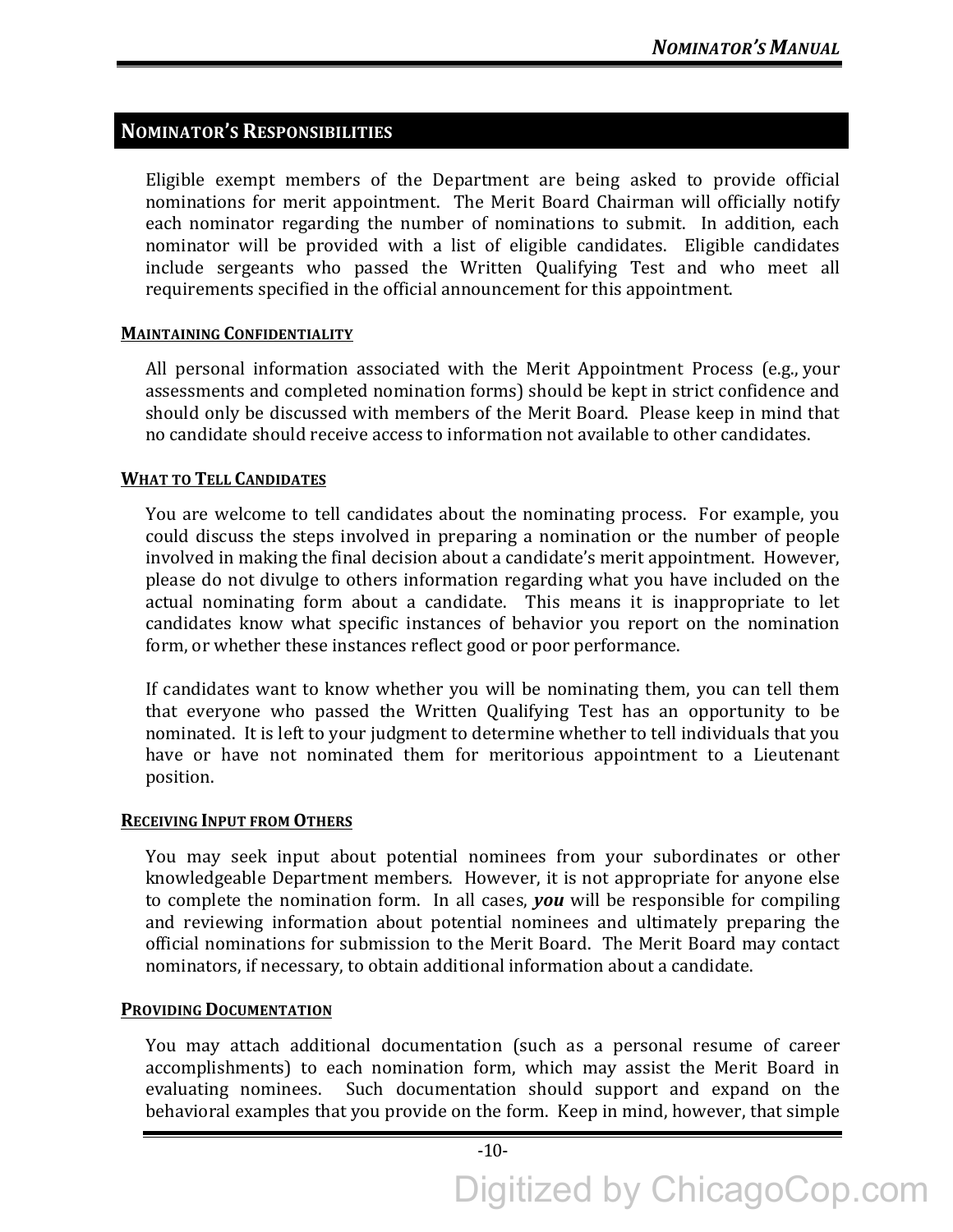volume of material will not be helpful. The Merit Board will be reviewing a large number of nominations. If you provide too much or irrelevant documentation, the documentation may not be given the level of attention that you would like. With proper documentation, the Merit Board will have a better overview of the candidate's accomplishments and his or her ability to fulfill the responsibilities of a Lieutenant assignment. 

All information from a candidate's confidential files (e.g., performance information, Internal Affairs information, etc.) will be compiled by the First Deputy's Office and made available to the Merit Board. You are responsible only for completing the portions of the nomination form dealing with the assessment dimensions. There is **no** need for you to obtain performance or disciplinary information for any candidate.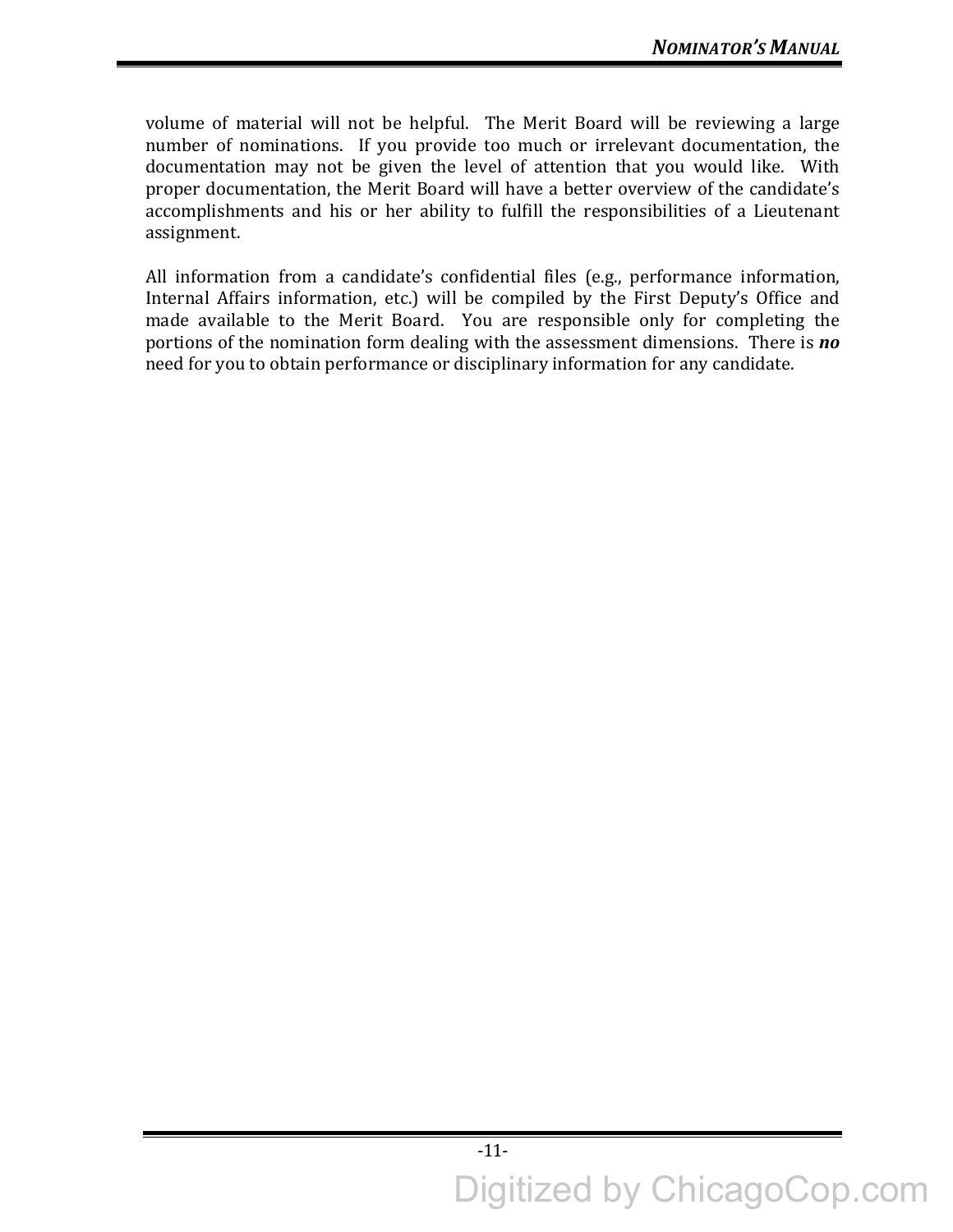# **ASSESSMENT DIMENSIONS FOR LIEUTENANT**

This section describes the assessment dimensions that are to be used to evaluate candidates for merit appointment to Lieutenant. Definitions for each dimension are provided on the following page. To determine the dimensions, subject matter experts rated a number of skills, abilities, and personal characteristics important to carrying out the responsibilities of Lieutenant assignments. From these ratings, a list of 31 dimensions was identified. The dimensions were then reviewed by senior members of the Department who designated a subset of these dimensions as critical to performing Lieutenant assignments. The resulting critical dimensions include:

- Adaptability
- Attention to Detail
- Initiative
- Interpersonal Relations/Objectivity
- Judgment and Decision-Making/Problem Solving
- Leadership/Mentoring
- Oral Communication/Listening
- Personal Integrity/Professional Orientation and Commitment
- Stress Tolerance
- Work Direction/Planning and Organizing
- Written Communication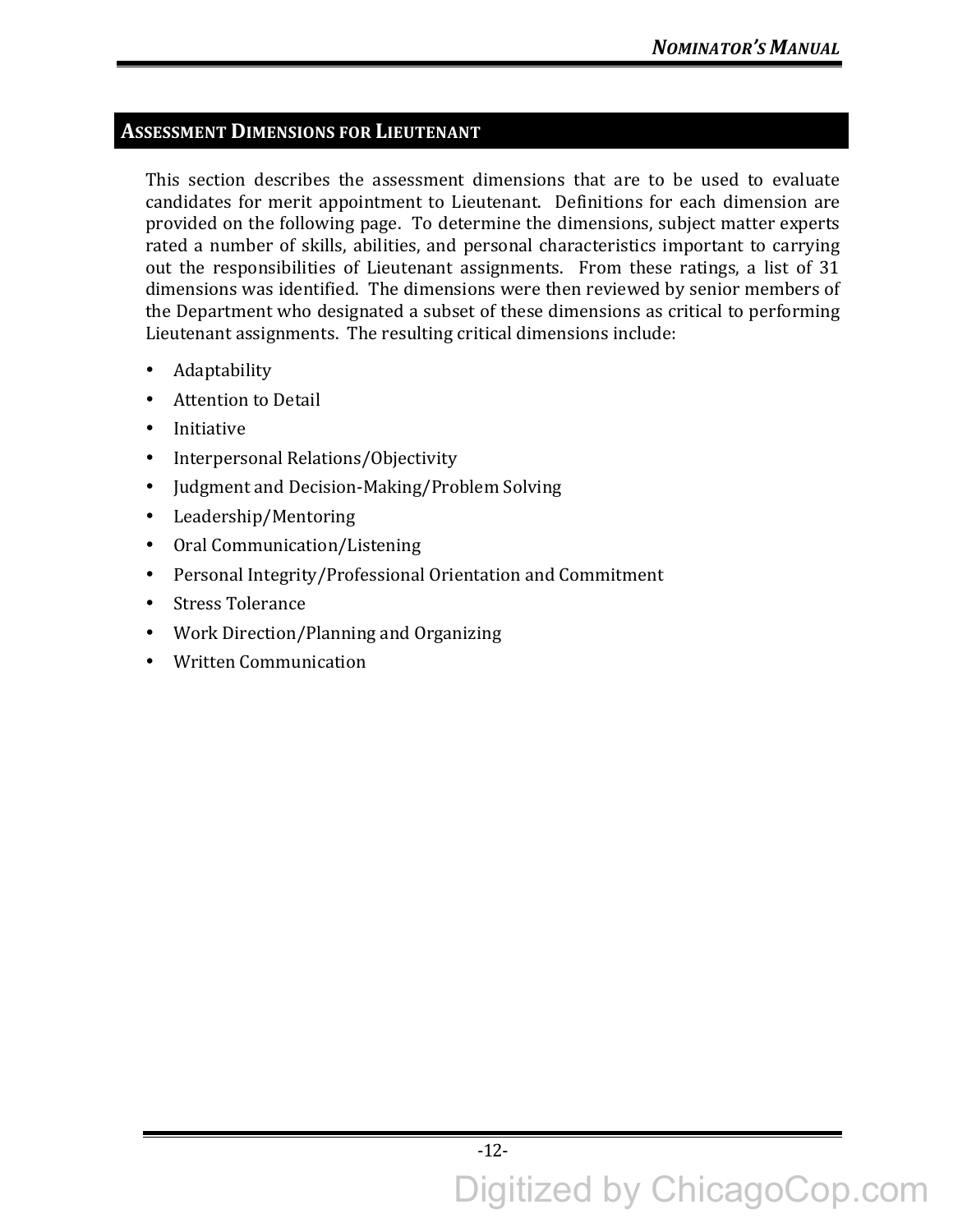| Adaptability                 | Demonstrating a flexible, changeable approach in response    |
|------------------------------|--------------------------------------------------------------|
|                              | to shifting priorities or ambiguous work situations.         |
| <b>Attention to Detail</b>   | Selectively attending to critical details as necessary;      |
|                              | focusing on crucial activities and responsibilities to the   |
|                              | exclusion of less important matters; ensuring accuracy of    |
|                              | reports and other documentation.                             |
| Initiative                   | Anticipating a need and initiating or taking independent     |
|                              | action when appropriate; actively influencing events rather  |
|                              | than demonstrating passive acceptance of the outcome;        |
|                              | advising others of status and problems.                      |
|                              |                                                              |
| Interpersonal                | Developing and maintaining a cooperative working             |
| <b>Relations/Objectivity</b> | relationship with a wide variety of people; treating people  |
|                              | fairly regardless of individual differences; relating to     |
|                              | individuals in an open, accepting, and sincere manner;       |
|                              | remaining impartial and unbiased in the face of rejection or |
|                              | hostility; building trusting relationships with peers,       |
|                              | subordinates, supervisors, and members of the community;     |
|                              | seeking out and trying to understand differing perspectives  |
|                              | and opinions; remaining uninfluenced by emotion or           |
|                              | personal opinion in making decisions.                        |
| <b>Judgment and</b>          | Applying knowledge and experience to select, organize,       |
| <b>Decision Making/</b>      | and logically process relevant information to solve          |
| <b>Problem Solving</b>       | problems; applying past experience to current decisions;     |
|                              | comparing information to determine inconsistencies;          |
|                              | identifying and recognizing problems and facts; making       |
|                              | timely and sound decisions, even under conditions of         |
|                              | uncertainty; assessing and managing risks; determining if a  |
|                              | crime has been committed, the nature of the crime, and       |
|                              | required courses of action.                                  |
| Leadership/                  | Identifying a positive goal or objective and guiding,        |
| <b>Mentoring</b>             | directing, or motivating others to attain the goal;          |
|                              | promoting open and effective communication among             |
|                              |                                                              |
|                              | members; identifying<br>Department<br>strengths<br>and       |
|                              | weaknesses of subordinates to target developmental           |
|                              | needs; guiding others in their professional and personal     |
|                              | growth; gaining support and commitment from others           |
|                              | during normal operations and in crisis situations;           |
|                              | influencing individual and group values, behaviors, or       |
|                              | outcomes through one's own words and actions; fostering      |
|                              | others' learning by sharing personal knowledge and           |
|                              | experience; acting as a resource in support of others'       |
|                              | career development.                                          |

# Lieutenant: Definitions of Assessment Dimensions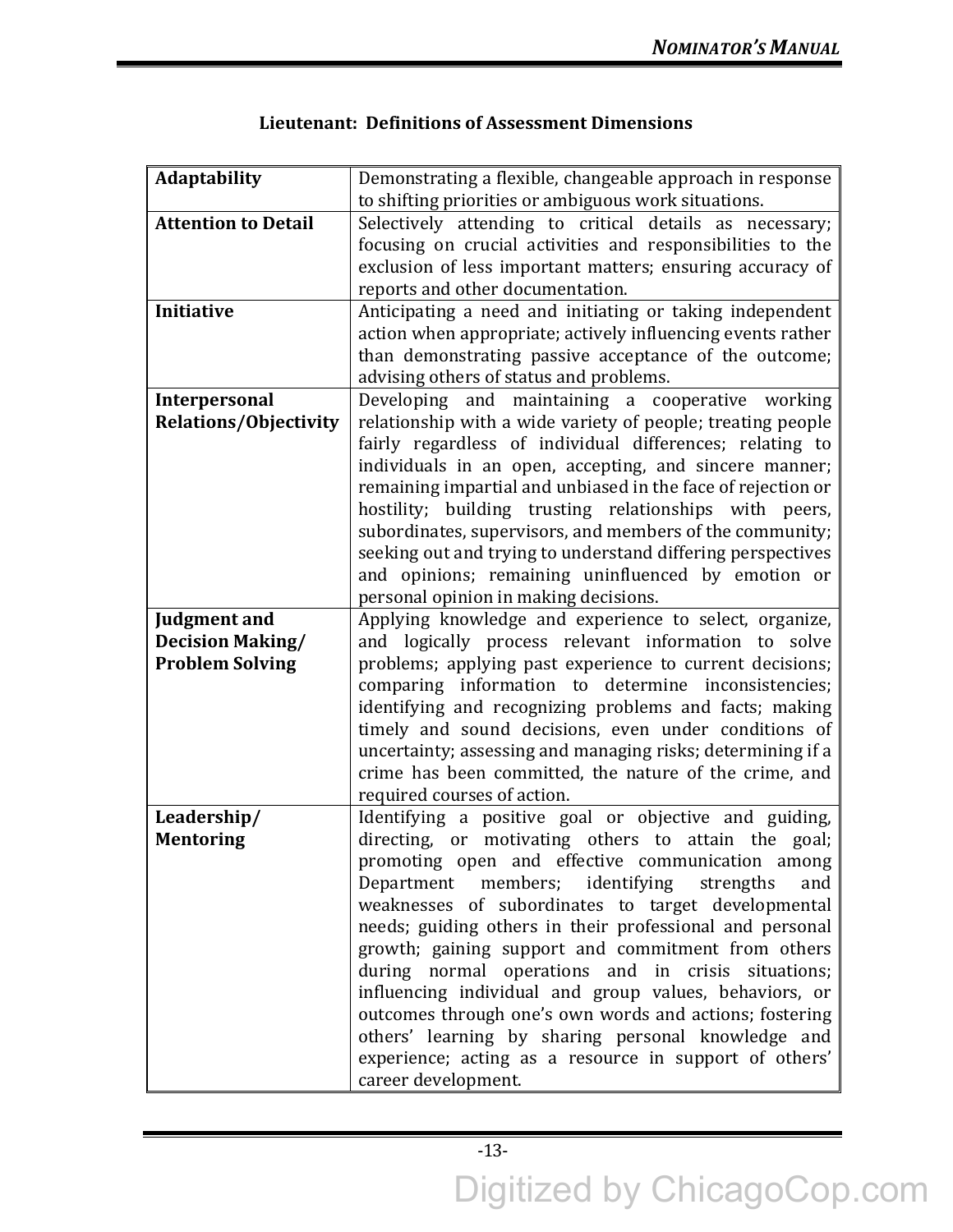| <b>Oral</b>                | Articulating information, thoughts, and ideas to individuals |
|----------------------------|--------------------------------------------------------------|
| Communication/             | or groups, in a manner which is logically complete and easy  |
| Listening                  | to understand; using words, pronunciations, gestures, and    |
|                            | appropriately;<br>listening<br>body<br>language<br>to<br>and |
|                            | understanding the comments and questions of others;          |
|                            | interpreting, evaluating, and summarizing information        |
|                            | obtained from individuals interviewed.                       |
| <b>Personal Integrity/</b> | Demonstrating consistency among one's principles, values,    |
| Professional               | statements, and behaviors; remaining firm in one's           |
| <b>Orientation and</b>     | allegiance to the Department's core values and remaining     |
| Commitment                 | faithful in pursuit of the Department's mission despite      |
|                            | obstacles or opposition; following Departmental policies     |
|                            | and regulations and supporting their intent and value;       |
|                            | setting high standards for personal job performance and      |
|                            | working hard to achieve them; building trust and             |
|                            | credibility with others through demonstrated commitment      |
|                            | to personal values; accepting responsibility for one's own   |
|                            | decisions and actions in the face of challenge or adversity; |
|                            | demonstrating positive regard for one's career<br>and        |
|                            | profession.                                                  |
| <b>Stress Tolerance</b>    | Remaining calm and even-tempered when confronted with        |
|                            | a conflict or emotionally charged situation; maintaining     |
|                            | concentration and level of performance under pressure,       |
|                            | opposition, or crisis.                                       |
| <b>Work Direction/</b>     | Setting and adjusting priorities and schedules; directing    |
| <b>Planning and</b>        | the activities of individuals and groups toward the          |
| <b>Organizing</b>          | accomplishment of regular duties and other assigned tasks;   |
|                            | coordinating the work activities of one's self and others to |
|                            | make efficient and situationally appropriate use of time     |
|                            | and resources; assessing manpower needs to determine         |
|                            | allocation of officers; holding others accountable for the   |
|                            | accuracy and completion of their work assignments;           |
|                            | accepting responsibility for the decisions and actions of    |
|                            | subordinates.                                                |
| Written                    | Expressing information, thoughts, and ideas in a written     |
| Communication              | manner which is accurate, complete, concise, and easy to     |
|                            | understand; using grammar, spelling, and punctuation         |
|                            | understanding<br>and interpreting<br>correctly;<br>written   |
|                            | communications (e.g., Department policies and procedures,    |
|                            | Illinois law, etc.).                                         |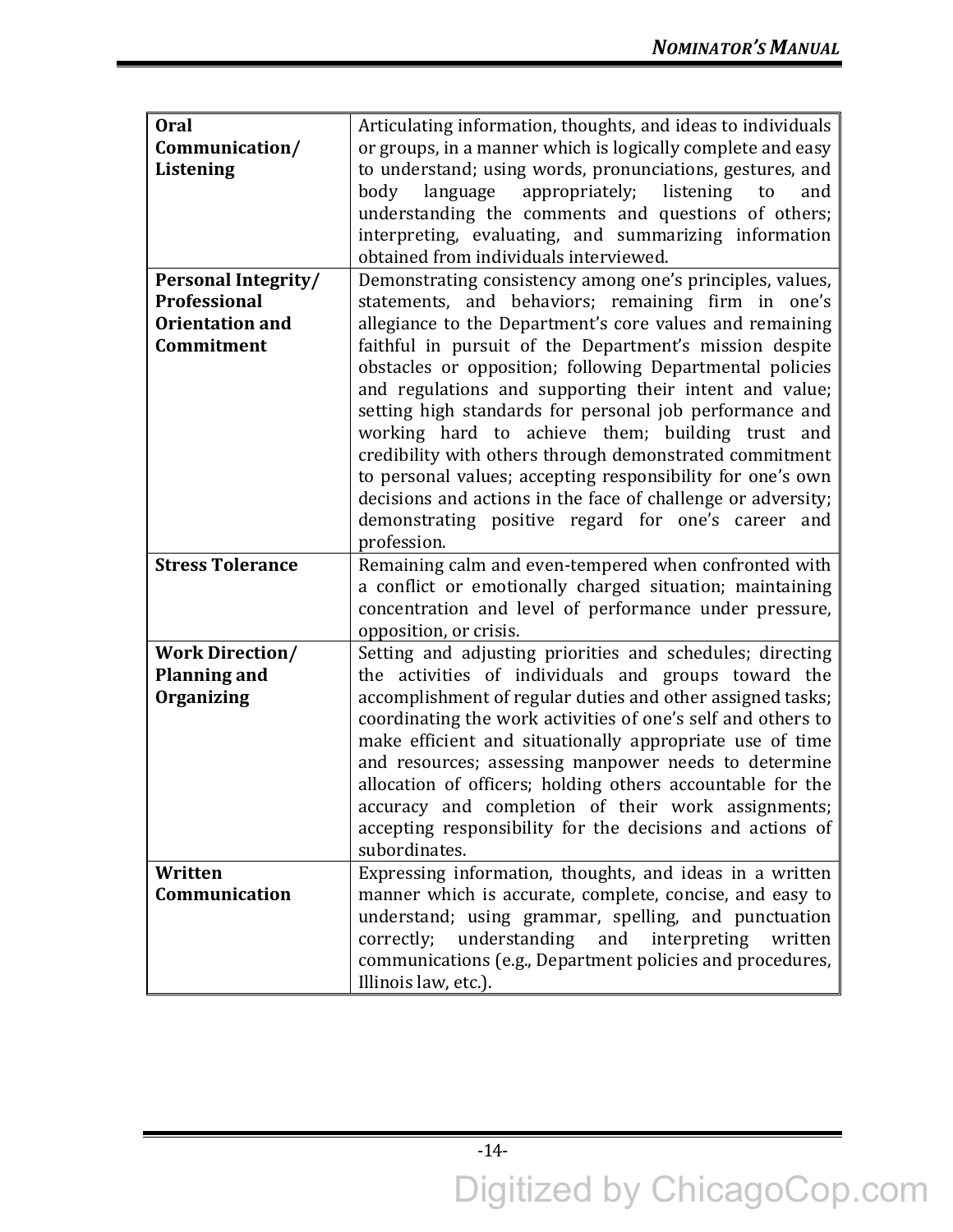# **ASSESSMENT DIMENSIONS FOR SERGEANT**

This section describes the assessment dimensions that are to be used to evaluate candidates for merit promotion to Sergeant. Definitions for each dimension are provided on the following page. To determine the dimensions, subject matter experts rated a number of skills, abilities, and personal characteristics important to carrying out the responsibilities of Sergeants. From these ratings, a list of 31 dimensions was identified. The dimensions were then reviewed by senior members of the Department who designated a subset of these dimensions as critical to performing the job of Sergeant. The resulting critical dimensions are:

- Leadership/Influencing Others
- Listening/Oral Communication/Written Communication
- Judgment and Decision Making
- Initiative/Adaptability
- Interpersonal Relations
- Professional Orientation and Commitment/Personal Integrity
- Objectivity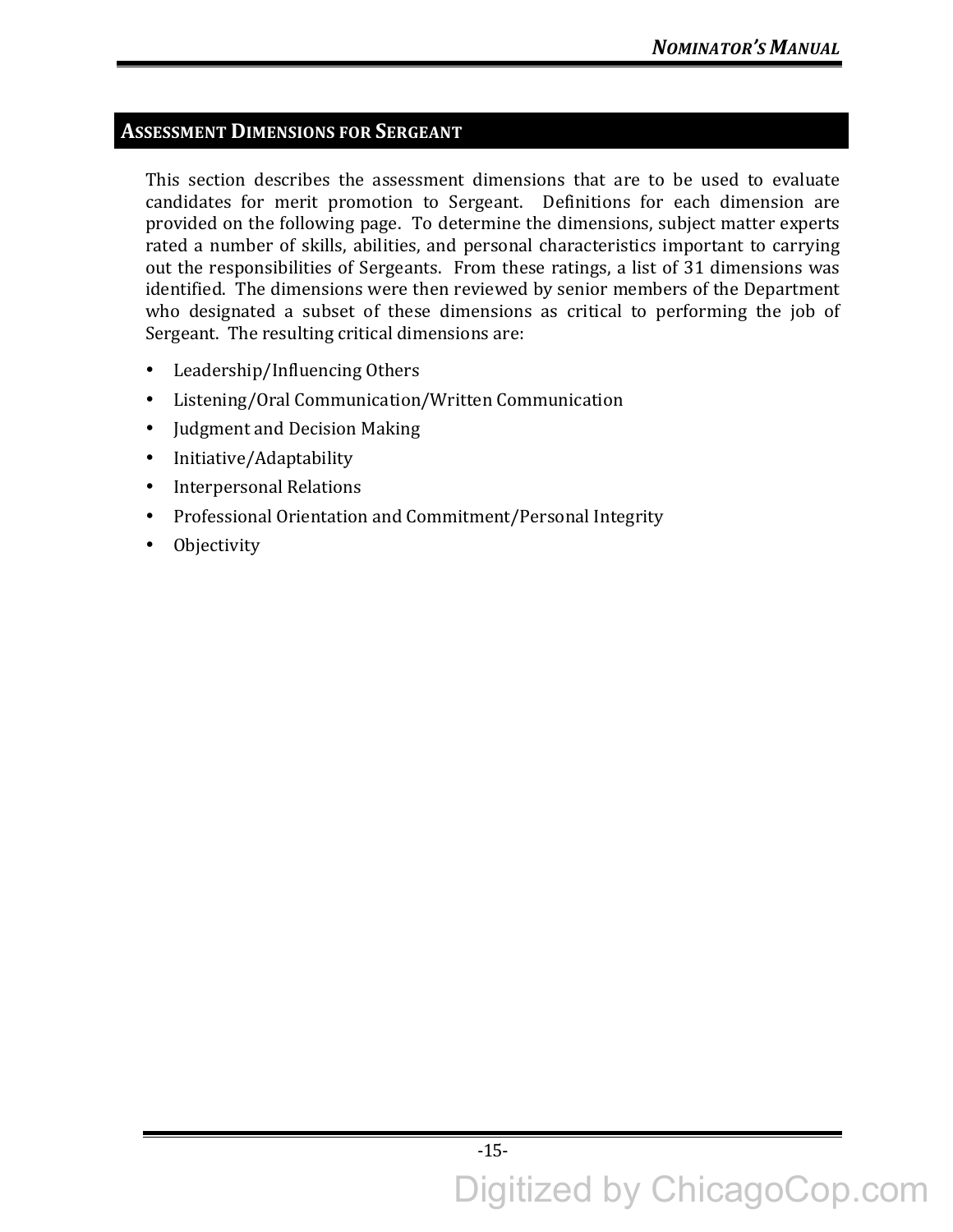| Leadership/                              | Identifying a positive goal or objective and guiding, directing, or                                                                            |
|------------------------------------------|------------------------------------------------------------------------------------------------------------------------------------------------|
| <b>Influencing</b>                       | motivating others to attain the goal; promoting open and effective                                                                             |
| <b>Others</b>                            | communication; identifying strengths and weaknesses of subordinates                                                                            |
|                                          | to target developmental needs; gaining support and commitment from                                                                             |
|                                          | others during normal operations and in crisis situations; influencing                                                                          |
|                                          | individual and group values, behaviors, attitudes, or outcomes through                                                                         |
|                                          | one's own words and actions.                                                                                                                   |
| Listening/Oral                           | Listening to and understanding the comments and questions of others;                                                                           |
| Communication/                           | interpreting, evaluating, and summarizing information obtained from                                                                            |
| Written                                  | individuals interviewed; articulating information, thoughts, and ideas                                                                         |
| Communication                            | to individuals or groups, in a manner which is logically complete and                                                                          |
|                                          | easy to understand; using words, pronunciations, gestures, and body                                                                            |
|                                          | language appropriately; expressing information, thoughts, and ideas in                                                                         |
|                                          | a written manner which is accurate, complete, concise, and easy to                                                                             |
|                                          | understand; using grammar, spelling, and punctuation correctly;                                                                                |
|                                          | understanding and interpreting written communications<br>(e.g.,                                                                                |
|                                          | Department policies and procedures, Illinois law, etc.).                                                                                       |
| <b>Judgment and</b>                      | Applying past experience to current decisions; making timely and                                                                               |
| <b>Decision Making</b>                   | sound decisions, even under conditions of uncertainty; assessing and                                                                           |
|                                          | managing risks; determining if a crime has been committed, the nature                                                                          |
|                                          | of the crime, and required courses of action.                                                                                                  |
| Initiative/                              | Anticipating a need and initiating or taking independent action when                                                                           |
| <b>Adaptability</b>                      | appropriate; demonstrating a flexible, changeable approach in                                                                                  |
|                                          | response to shifting priorities or ambiguous work situations; actively                                                                         |
|                                          | influencing events rather than demonstrating passive acceptance of                                                                             |
|                                          |                                                                                                                                                |
|                                          | the outcome; advising others of status and problems.                                                                                           |
| <b>Interpersonal</b><br><b>Relations</b> | Developing and maintaining a cooperative working relationship with a<br>wide variety of people; relating to individuals in an open, accepting, |
|                                          | and sincere manner; building trusting relationships with peers,                                                                                |
|                                          | subordinates, supervisors, and members of the community; identifying                                                                           |
|                                          | and readily understanding the feelings and motives of others; seeking                                                                          |
|                                          | out and trying to understand differing perspectives and opinions.                                                                              |
| Professional                             | Remaining firm in one's allegiance to the Department's core values and                                                                         |
| <b>Orientation and</b>                   | one's own principles, statements, and behaviors; setting high                                                                                  |
| Commitment/                              | standards for personal job performance and working hard to achieve                                                                             |
| <b>Personal Integrity</b>                | them; accepting responsibility for one's own decisions and actions                                                                             |
|                                          | despite obstacles or adversity; demonstrating positive regard for one's                                                                        |
|                                          | career and profession; building trust and credibility with others                                                                              |
|                                          |                                                                                                                                                |
|                                          | through demonstrated commitment to personal values.                                                                                            |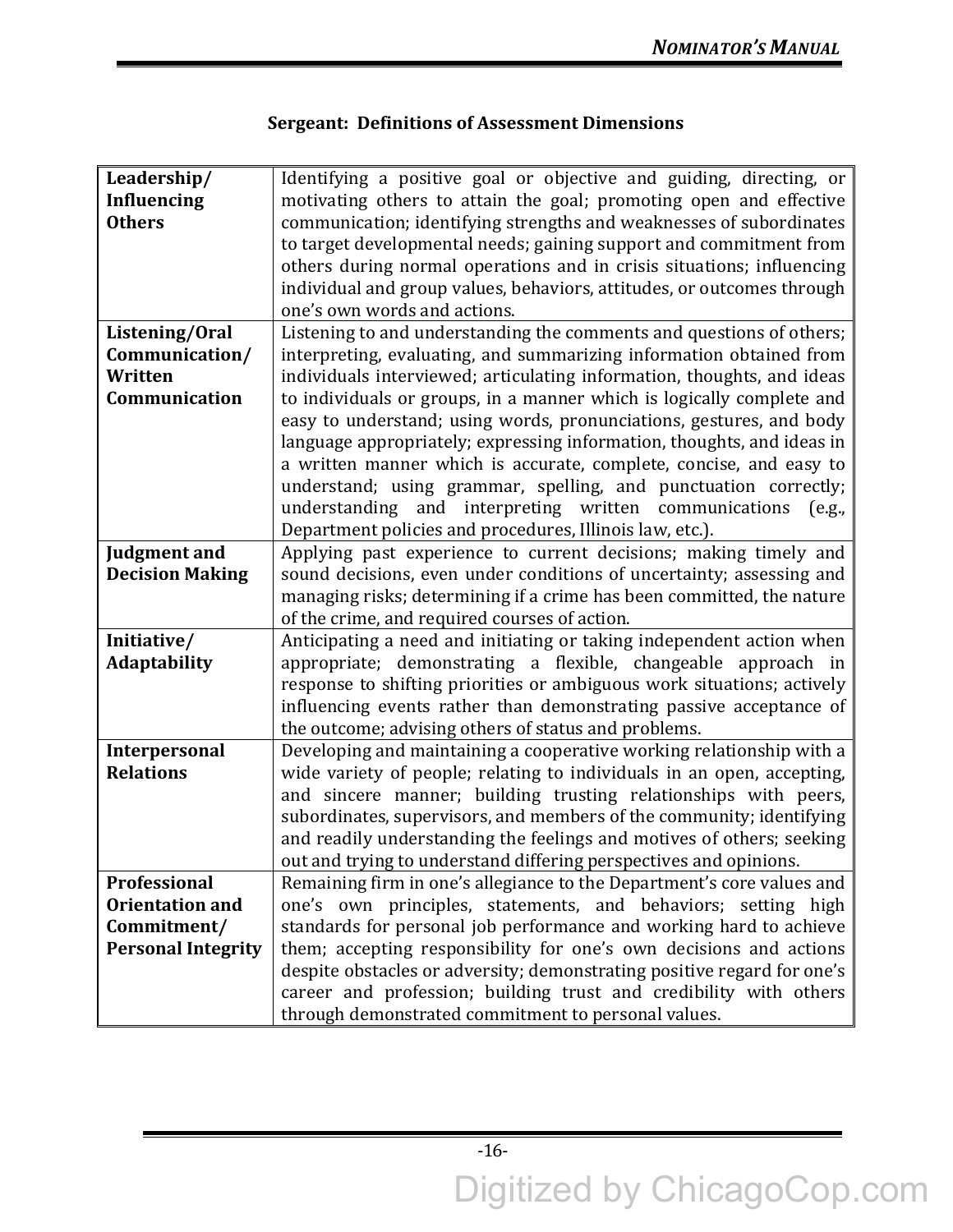| Objectivity | Treating people fairly regardless of individual differences; remaining |
|-------------|------------------------------------------------------------------------|
|             | impartial and unbiased in the face of rejection or hostility and       |
|             | maintaining a realistic perspective; remaining uninfluenced by         |
|             | emotion or personal opinion in making decisions.                       |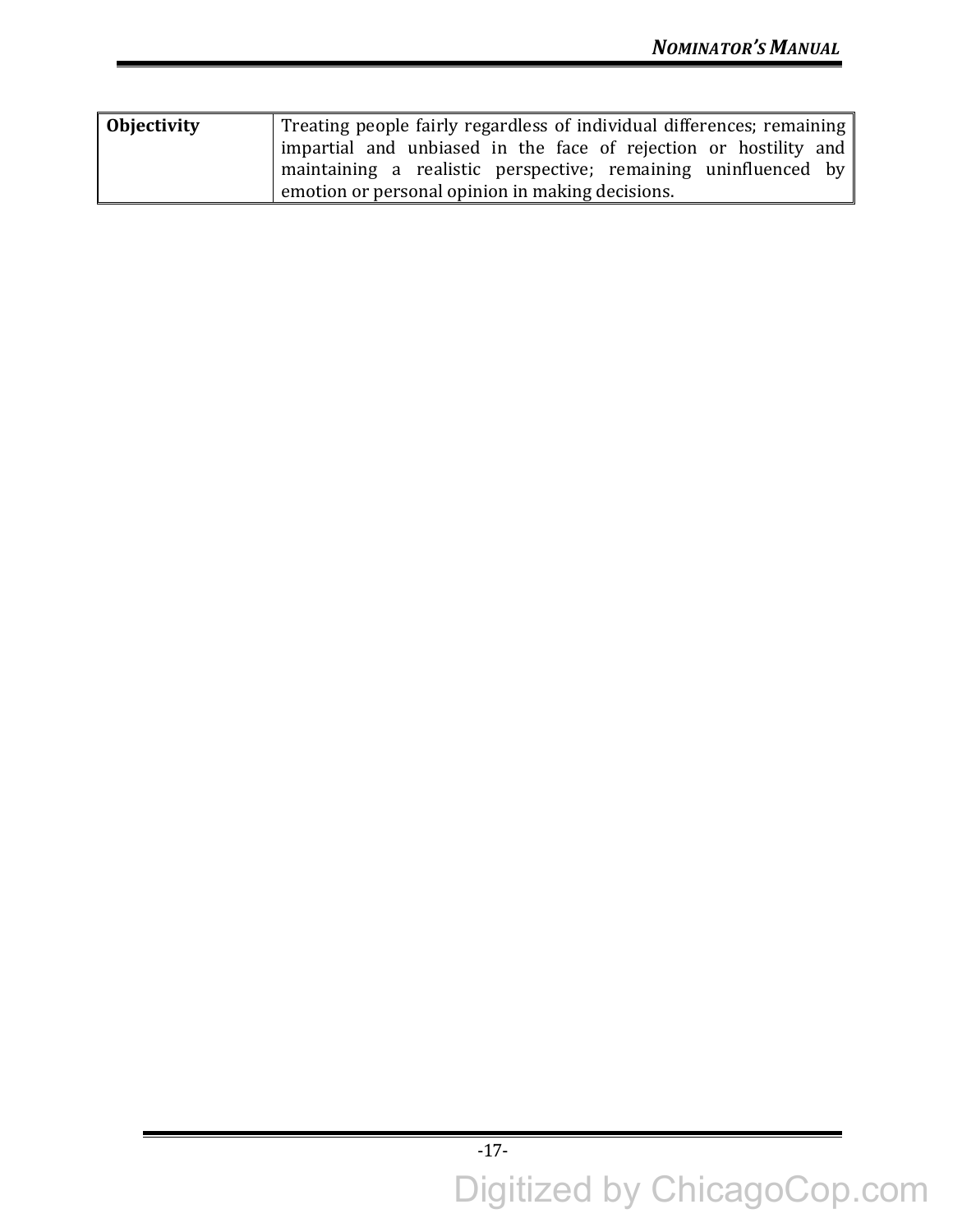# **TASKS LINKED TO DIMENSIONS FOR LIEUTENANT**

This section provides information detailing how the assessment dimensions are relevant to the job of Lieutenant. The tasks listed on the following pages were identified in the Lieutenant job analysis as critical for performance of the Lieutenant job. These tasks are linked to the assessment dimensions to demonstrate that the assessment dimensions being used are relevant for the job of Lieutenant. The linkages were made by subject matter experts (e.g., incumbent Lieutenants) who evaluated the relevance of each assessment dimension to the performance of each critical task. A rating scale of  $0$  (not relevant) to  $3$  (essential) was used to link each dimension to tasks. In other words, if a dimension received a rating of 0 for a particular task, then this would indicate that the dimension was not very relevant for performance of the critical task.

The information from the linkage rating forms was used to determine which Lieutenant work behaviors (i.e., the critical tasks) are relevant to the assessment dimensions. The following sample of critical tasks had an average relevance rating greater than or equal to 2.5. This value indicated that the assessment dimension was viewed as *essential* to the performance of the critical task.

## **Lieutenant: Example Linked Tasks**

| <b>Adaptability</b>                                                                                                                                                                                                                                        |
|------------------------------------------------------------------------------------------------------------------------------------------------------------------------------------------------------------------------------------------------------------|
| Directs and coordinates field operations, including the activities of<br>$\bullet$<br>subordinates and all Department units present at an incident and the<br>utilization of resources, until relieved by the Watch Commander or higher<br>ranking member. |
| • Ensures that sergeants are aware of crime patterns or activities in specific<br>beats and that rapid response units are assigned where best utilized.                                                                                                    |
| • Responds to the scene of all major incidents, emergencies, and felony-in-<br>progress calls as frequently as possible, and assumes command.                                                                                                              |
|                                                                                                                                                                                                                                                            |
| <b>Attention to Detail</b>                                                                                                                                                                                                                                 |
| • Monitors the progress and completeness of subordinates' reports (e.g.,<br>officers' case reports and Daily Watch Activity Records approved by<br>sergeants) prior to the Watch Commander's review.                                                       |
| Responds to the scene of incidents involving gunshots fired at or by police                                                                                                                                                                                |

• Responds to the scene of incidents involving gunshots fired at or by police officers, whether they are on- or off-duty, and submits reports regarding personal investigation of the incident to the Watch Commander before the end of the tour of duty.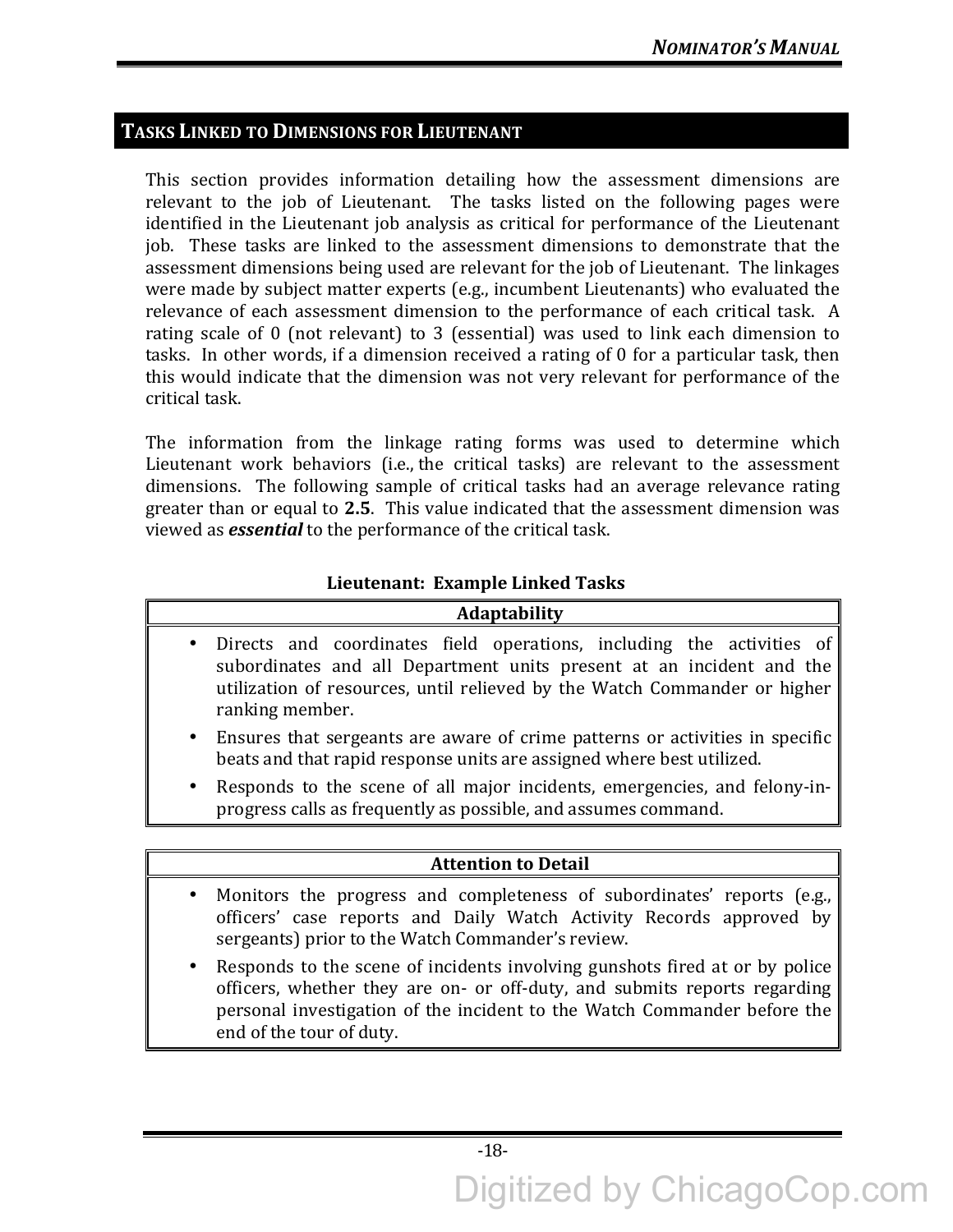#### **Initiative**

- Develops the knowledge, ability, and confidence of subordinates to assist them in making decision that conform to existing policies.
- Takes action through sergeants when deficiencies in officers' performance or equipment are observed.
- Monitors radio communications regarding officers' and sergeants' responses to incidents and crime and vice conditions and informs the Watch Commander of actions taken.

#### **Interpersonal Relations/Objectivity**

- Takes action through sergeants when deficiencies in officers' performance or equipment are observed.
- Maintains motivation and promotes effective performance and working relationships between Department members by counseling, mediation, or discipline.
- Maintains an environment in which clear standards exist for acceptable behaviors and performance and sets an exemplary personal example.

#### **Judgment and Decision Making/Problem Solving**

- Directs and coordinates field operations, including the activities of subordinates and all Department units present at an incident and the utilization of resources, until relieved by the Watch Commander or higher ranking member.
- Responds to the scene of all major incidents, emergencies, and felony-inprogress calls as frequently as possible, and assumes command.
- Develops the knowledge, ability, and confidence of subordinates to assist them in making decisions that conform to existing policies.

#### **Leadership/Mentoring**

- Provides advice, guidance, and assistance to subordinates regarding day-today police operations.
- Coaches sergeants to develop their leadership potential.
- Applies management principles that develop and maintain a unified, aggressive, disciplined, efficient, enthusiastic, and informed patrol force.

#### **Oral Communication/Listening**

• Monitors radio communications regarding officers' and sergeants' responses to incidents and crime and disorder conditions and informs the Watch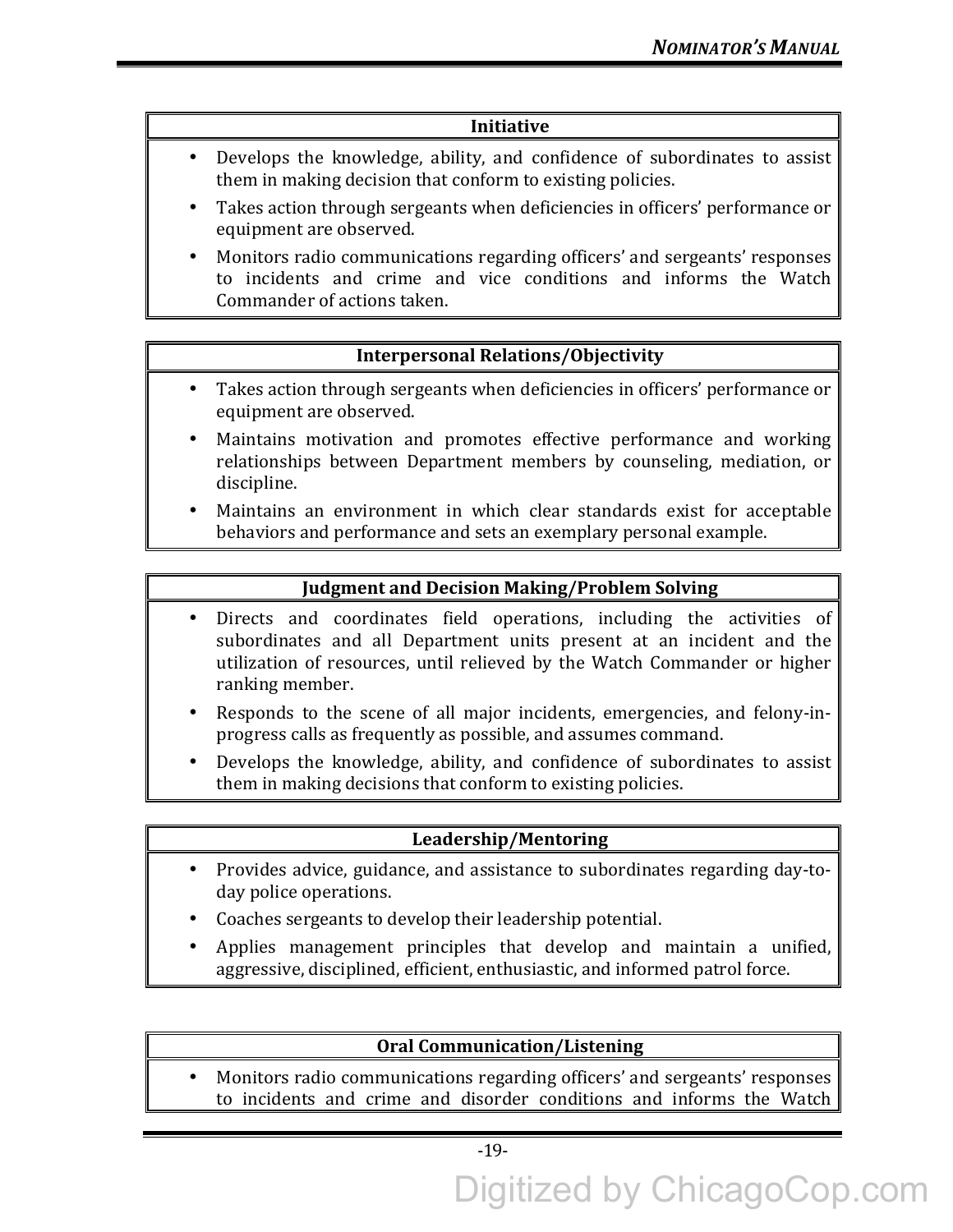Commander of actions taken.

- Provides advice, guidance, and assistance to subordinates regarding day-today police operations.
- Coaches sergeants to develop their leadership potential.

#### **Personal Integrity/Professional Orientation and Commitment**

- Maintains an environment in which clear standards exist for acceptable behaviors and performance and sets an exemplary personal example.
- Monitors adherence of subordinates to the standards and policies outlined by the CAPS program and their specific CAPS missions.
- Maintains motivation and promotes effective performance and working relationships between Department members by counseling, mediation, or discipline.

# **Stress Tolerance**

- Directs and coordinates field operations, including the activities of subordinates and all Department units present at an incident and the utilization of resources, until relieved by the Watch Commander or higher ranking member.
- Responds to all plans occurring in the District and directs the activities at the scene.

# **Work Direction/Planning and Organizing**

- Ensures that sergeants are aware of crime patterns or activities in specific beats and that rapid response units are assigned where best utilized.
- Applies management principles that develop and maintain a unified, aggressive, disciplined, efficient, enthusiastic, and informed patrol force.
- Responds to all plans occurring in the District and directs the activities at the scene.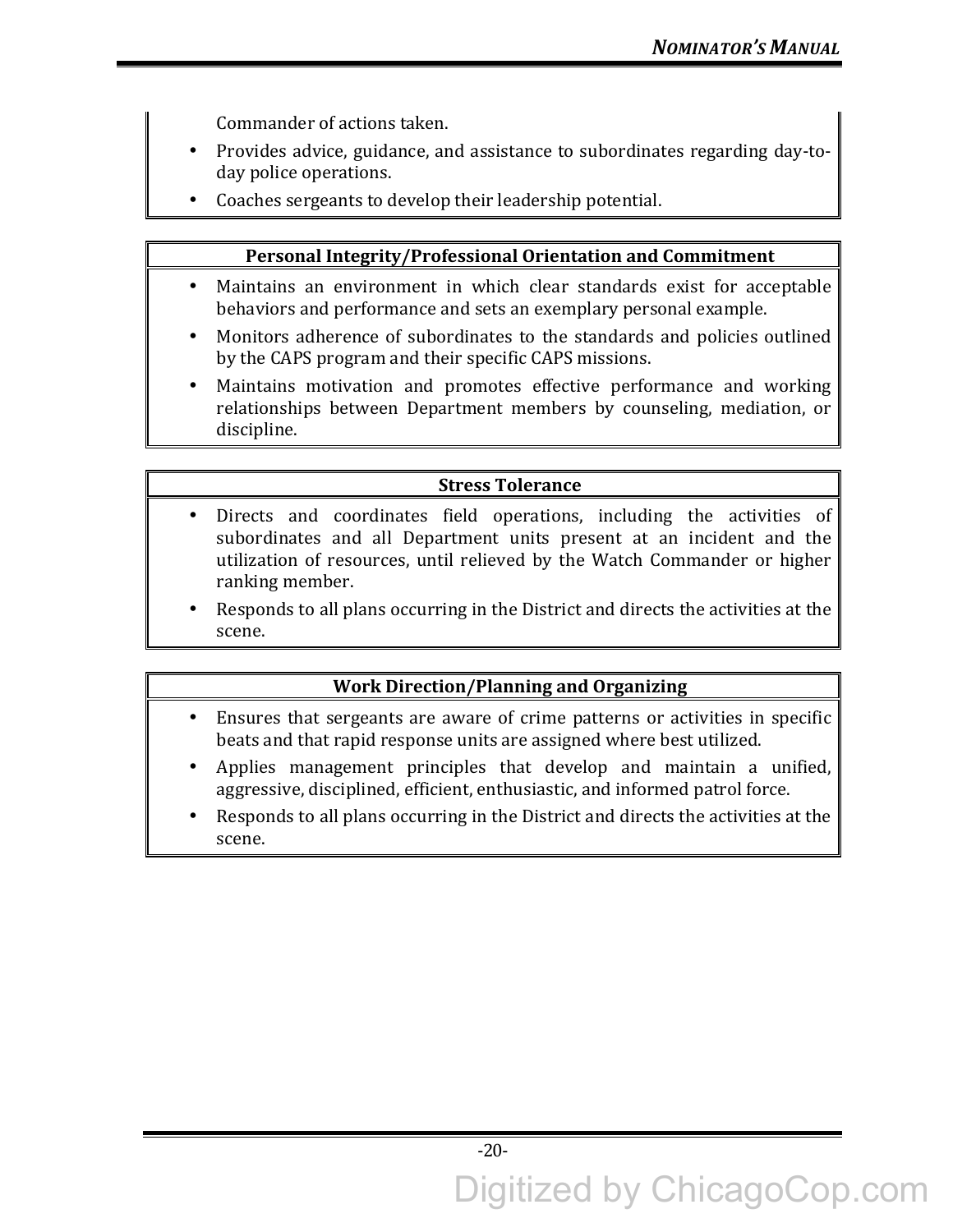# **Written Communication**

- Responds to the scene of incidents involving gunshots fired at or by police officers, whether they are on- or off-duty, and submits reports regarding personal investigation of the incident to the Watch Commander before the end of the tour of duty.
- Investigates accidents involving sergeants in Department vehicles,  $d$  determines whether or not accidents were preventable, and takes appropriate action.
- Reviews and approves sergeants' evaluations of officers semiannually as required by Department Directives.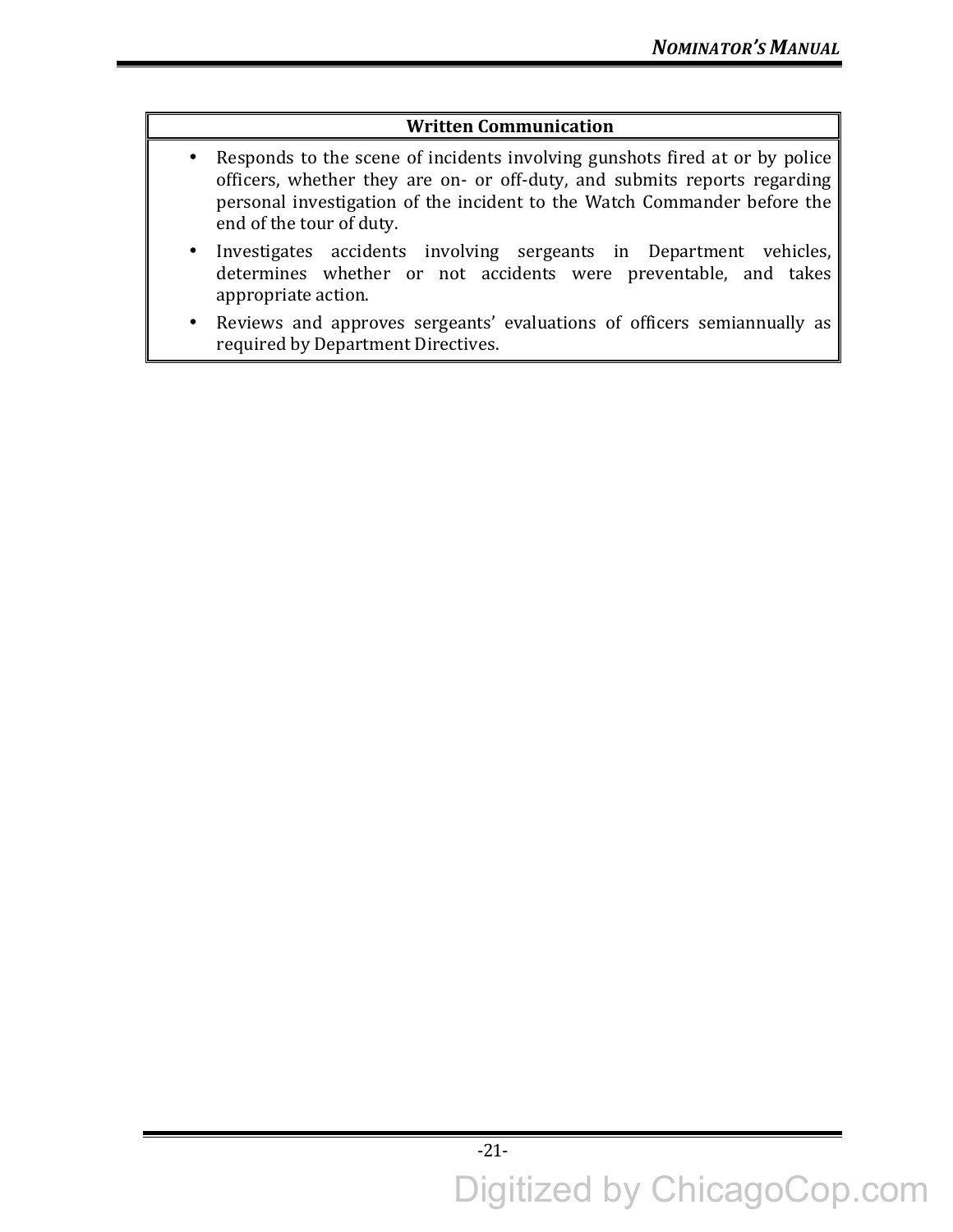# **TASKS LINKED TO DIMENSIONS FOR SERGEANT**

This section provides information detailing how the assessment dimensions are relevant to the job of Sergeant. The tasks listed on the following pages were identified in the Sergeant job analysis as critical for performance of the Sergeant job. These tasks are linked to the assessment dimensions to demonstrate that the assessment dimensions being used are relevant for the job of Sergeant. The linkages were made by subject matter experts (e.g., incumbent Sergeants) who evaluated the relevance of each assessment dimension to the performance of each critical task. A relevance rating scale of 0 (not relevant) to 3 (essential) was used to link each dimension to tasks. In other words, if a dimension received a rating of 0 for a particular task, then this would indicate that the dimension was not relevant for performance of the critical task.

The information from the linkage rating forms was used to determine which Sergeant work behaviors (i.e., the critical tasks) are relevant to the assessment dimensions. The following sample of critical tasks had an average relevance rating greater than or equal to **2.50**. This value indicated that the assessment dimension was viewed as *essential* to the performance of the critical task.

# **Sergeant: Example Linked Tasks Leadership/Influencing Others**

# Identifies officers who need special assistance (i.e., Personnel Concerns), training, counseling, etc., and resources available to address specific job-related or personal problems.

- Responds to as many felony calls and other incidents as possible to supervise investigations.
- Assesses possible reasons for sub-standard performance (e.g., personal problems, lack of knowledge about proper procedures, etc.), counsels officers on ways to improve performance, and documents actions taken, referrals, recommendations, etc.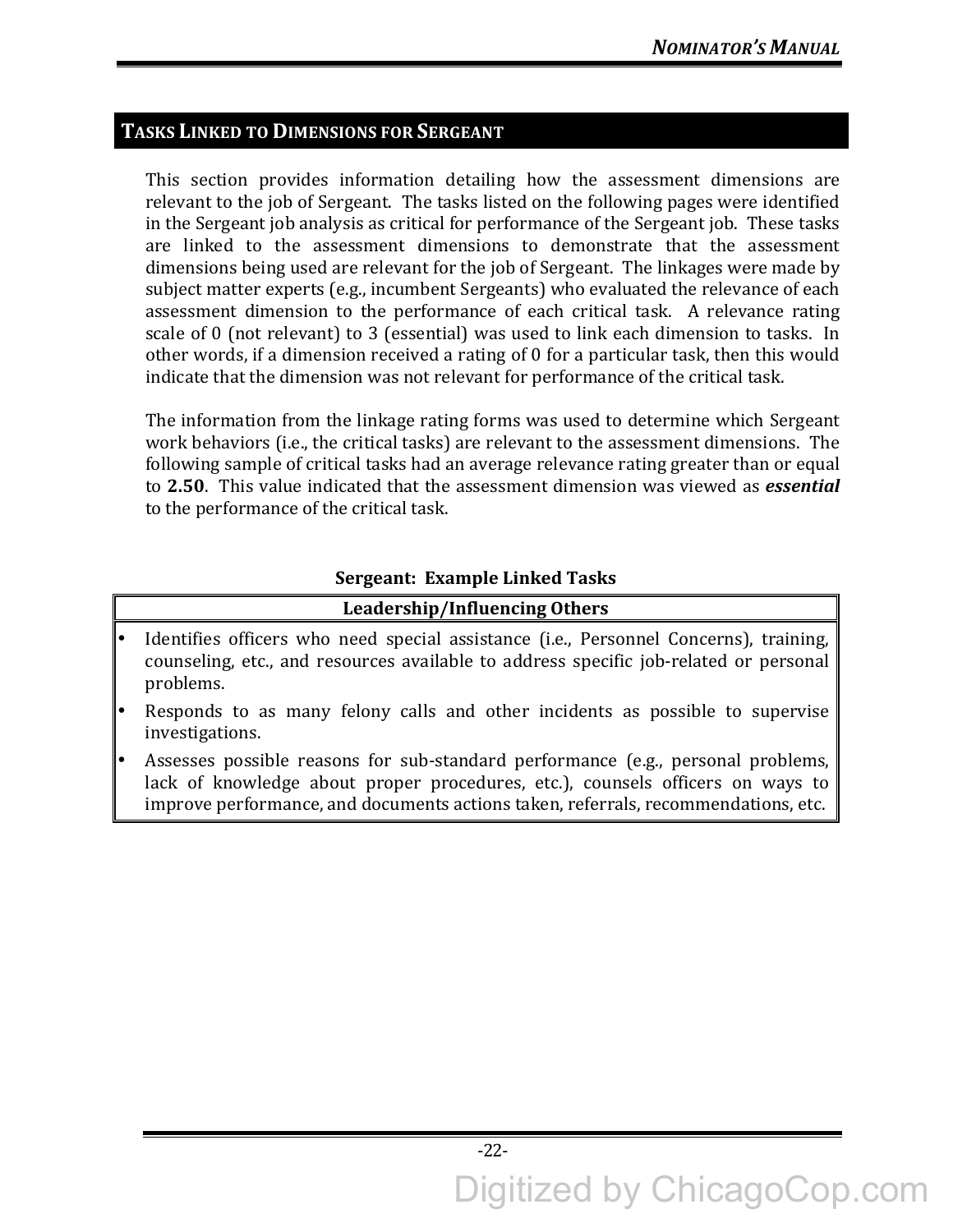# **Listening/Oral Communication/Written Communication**

- Identifies and interviews other possible witnesses (e.g., bystanders, Department members, etc.) to the incident which caused a complaint.
- Contacts accused officers in writing and verbally informs them of their administrative or criminal rights, notification of charges, waiver of counsel, etc., and interviews accused officers to obtain their statement and/or written report answering the allegation(s).
- Discusses with assigned officers Department performance standards and expectations, reviews individual performance (e.g., strengths and weaknesses), obtains officers' signatures on Performance Rating Cards, and forwards them through the chain of command.

# **Judgment and Decision Making**

- Responds to as many felony calls and other incidents as possible to supervise investigations.
- Coordinates the activities of officers at the scene of incidents to ensure that bystanders, news media, and dangerous conditions (e.g., traffic) are kept clear of victims, assigns tasks to officers at the scene, and directs personnel not required at the scene to return to duty.
- Monitors the identification and preservation of evidence found at a crime scene and in the surrounding area and the containment of the area to protect the crime scene.

# **Initiative/Adaptability**

- Evaluates circumstances at scene, requests specialized units to assist as needed, and monitors their activities.
- Formulates manpower plans to handle major incidents, missing persons, catastrophes, etc., until relieved by a higher ranking officer from the Patrol Division.
- Responds to serious incidents and felony calls and assumes command of the scene until relieved of command by a higher ranking officer from the Patrol Division.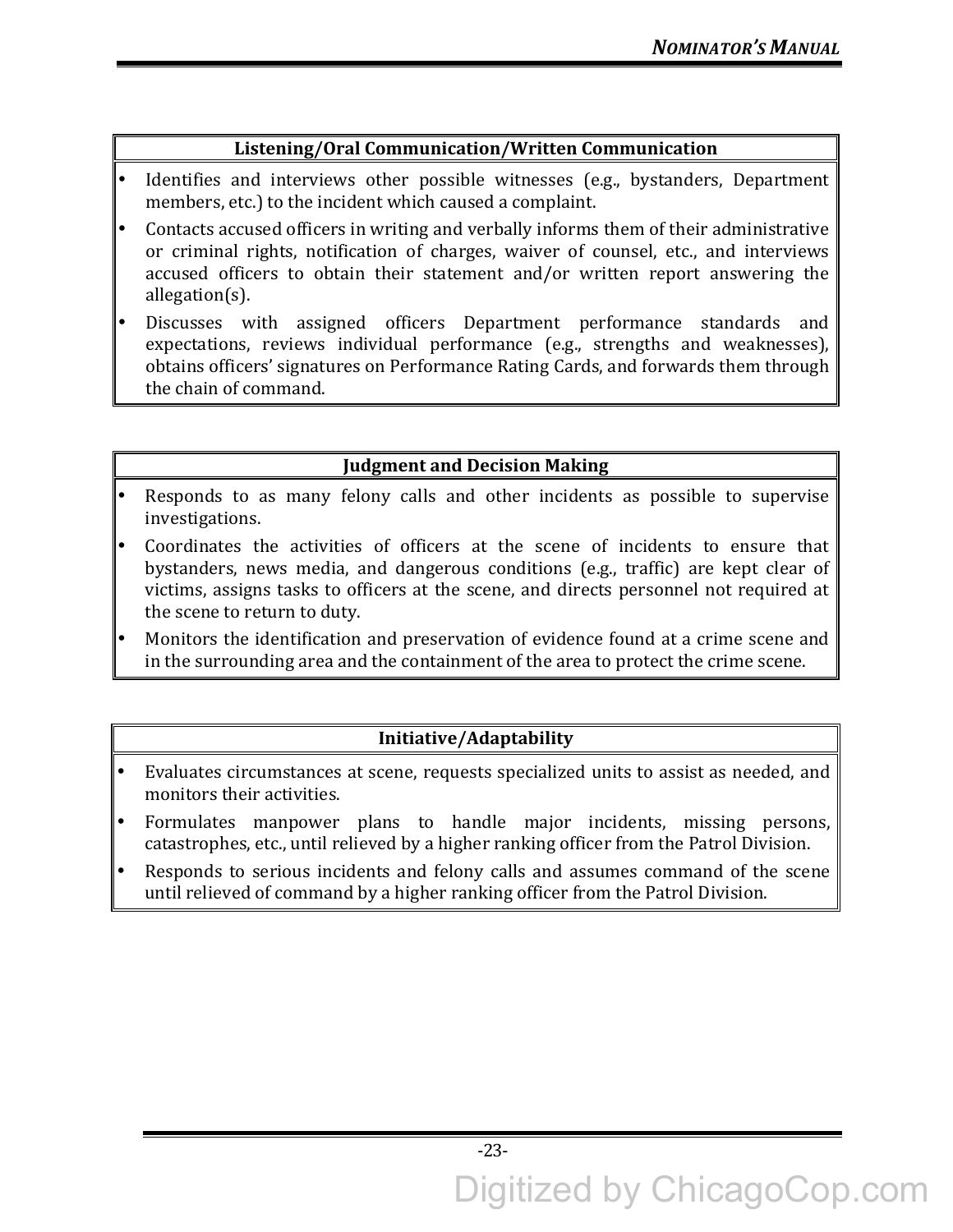# **Interpersonal Relations**

- Identifies officers who need special assistance (i.e., Personnel Concerns), training, counseling, etc., and resources available to address specific job-related or personal problems.
- Counsels officers and completes counseling forms to document Behavioral Alert or Personnel Concern status or recommend behavioral counseling.
- Identifies misconduct and/or less serious transgressions and initiates appropriate level of discipline or takes other appropriate action, including completion of associated reports (e.g., Infraction Reports, Summary Punishment Action Request/SPAR, etc.).

## **Professional Orientation and Commitment/Personal Integrity**

- Counsels officers and completes counseling forms to document Behavioral Alert or Personnel Concern status or recommend behavioral counseling.
- Assesses possible reasons for sub-standard performance (e.g., personal problems, lack of knowledge about proper procedures, etc.), counsels officers on ways to improve performance, and documents actions taken, referrals, recommendations, etc.
- Interviews complainants during a complaint investigation to verify their complaints and obtain a clear understanding of the incident (e.g., what happened, who was involved, why the complaint was filed, etc.) and documents interview activities in writing.

# **Objectivity**

- Completes appropriate initiation reports regarding complaints received against officers, contacts Office of Professional Standards (OPS) to get assigned Complaint Register (CR) numbers within designated time limits, and notifies complainants of CR numbers.
- Participates as a member of the Complaint Review Panel, when requested, to hear appeals in cases of substantiated claims resulting in disciplinary action.
- Handles citizen complaints regarding civilian employees according to requirements outlined in the appropriate contracts.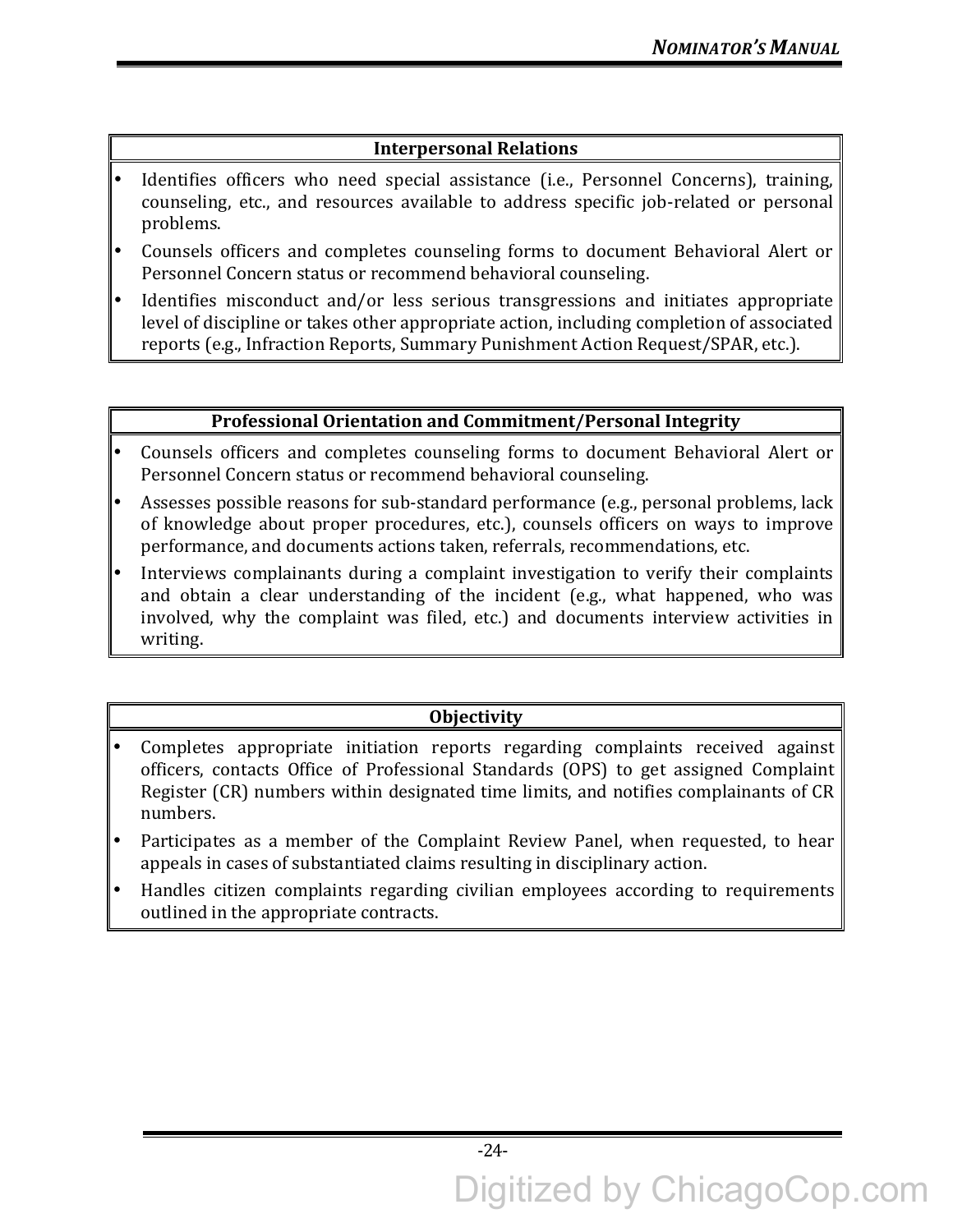# **POINTS TO CONSIDER**

It is essential that you be unbiased, fair, and accurate when completing your nominations. It is important that the Merit Board receive accurate, specific information in order to make their recommendations to the Superintendent. It is your responsibility to make every effort to avoid bias of any kind when you select and forward your nominations. The points below describe some common ways in which such bias can occur. All of these issues arise out of common human ways of organizing information and dealing with the environment. These points are brought to your attention to help you make the most accurate possible assessments and selections of nominees for merit appointment based on candidates' qualifications and performance.

# **PERSONAL LIKES AND DISLIKES**

Do not allow how much you like or dislike candidates to influence your decisions regarding nominations. We all know some effective sergeants who receive low evaluations because their supervisors do not personally like them or do not want them to succeed or be promoted. On the other hand, supervisors sometimes evaluate people highly just because they are personal friends and want to see them succeed and be promoted. When choosing a candidate to nominate, focus on the individual's work performance and specific work-related behaviors, not on your personal feelings about him or her.

# **SIMILARITY**

Supervisors tend to evaluate individuals more highly when they perceive those individuals to be more similar to themselves in terms of their appearance, interests, attitudes, or beliefs. In making your nominations, avoid allowing this similarity bias to influence you. Assess candidates on the dimensions based on your observations and knowledge of their actual work behaviors.

# **BIASES AND STEREOTYPES**

It is essential that you **not** allow biases and stereotypes associated with gender, race, age, ethnicity, or other such characteristics to influence your nominations. Consider each candidate as a unique individual. Assessments should be based on your observations and knowledge of actual work behaviors and performance.

# **FOCUSING ON ATYPICAL INCIDENTS**

It is easy to recall incidents of exceptionally good or poor performance, and forget how an individual *usually* performs. For example, a person might only remember a certain incident where a particular candidate might have performed poorly, despite the fact that his or her performance typically is above average. Thus, in making nominations you should report behaviors that are representative of the candidate's typical performance. When choosing nominees, try to assess how the candidates perform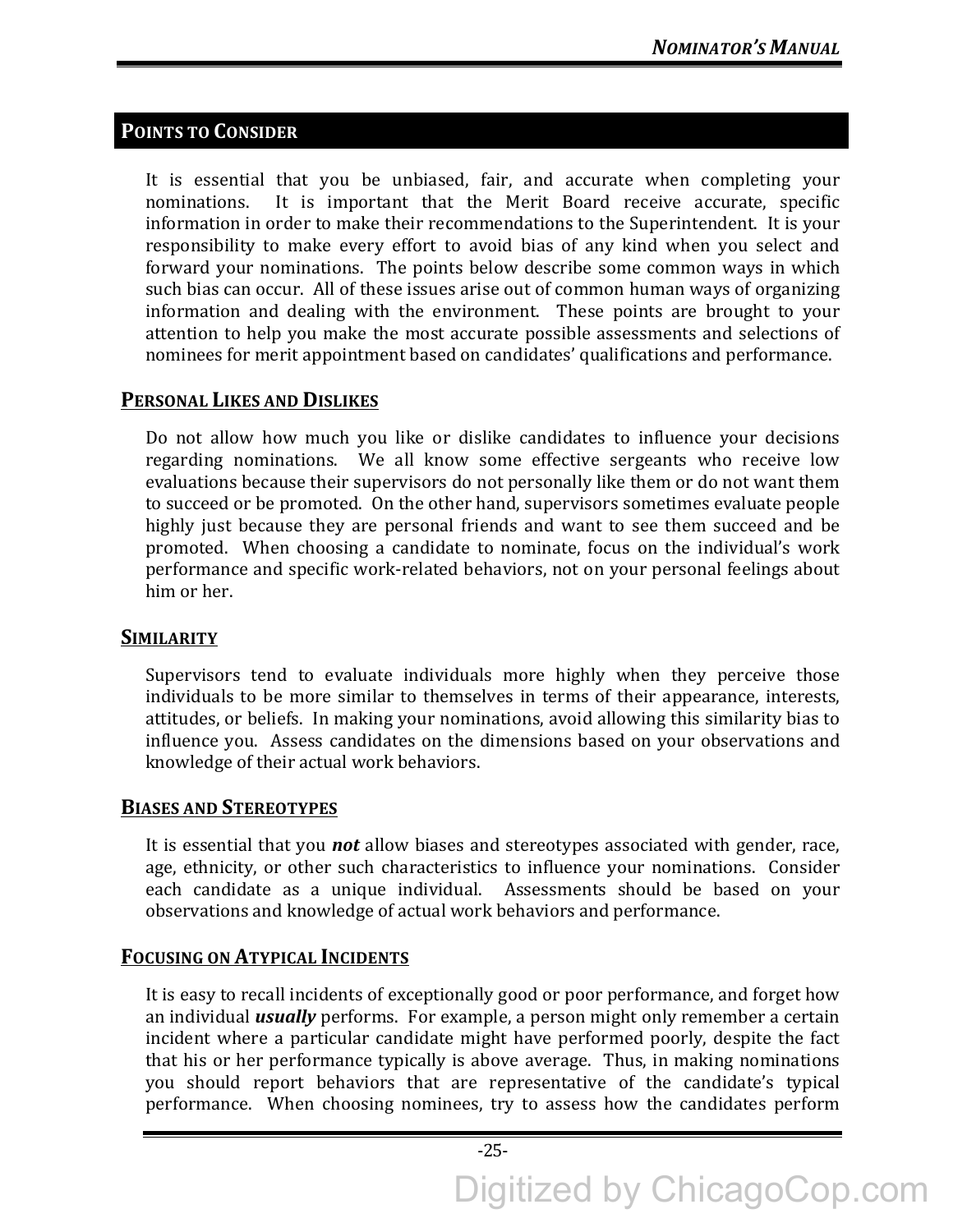*most of the time* and not focus on the rare exceptional incident. Think of their performance over the course of their careers in the Chicago Police Department.

# **FOCUSING ON RECENT EVENTS**

It is often easy to recall relatively recent behaviors when you are making your nominations. These recent occurrences stand out because they are fresh in one's mind, but they may make poor examples of the typical performance of the candidate. Try to assess a candidate's behaviors over a substantially longer period of time. Consistently good performance over time is probably a better indication of an candidate's ability to perform in Lieutenant assignments than a recent positive event.

# **CONTRAST EFFECTS**

Contrast effects occur when a candidate is inadvertently compared to another candidate. For example, if a nominator just finishes reviewing information about an exceptional nominee  $(e.g.,$  Candidate A), the next candidate  $(e.g.,$  Candidate B) might look poor in comparison. However, if an extremely poor candidate had preceded Candidate B, Candidate B might look like an excellent candidate for a Lieutenant appointment. To avoid the contrast effect, make sure to evaluate each candidate individually without allowing the evaluation of the previous candidate to influence your decision.

# **COMPLACENCY**

For any number of reasons, one may become indifferent or casual in the assessment process and take less care in making nominations than is warranted. For example, raters may take the dimension labels for granted without carefully reviewing their definitions. Others might use the nomination forms without reviewing the behavioral examples designed to assist in making assessments. It can be easy to take the process for granted, feel pressured for time, and give a hasty nomination without taking the time to make an informed and considered judgment. Complacency results in an immediate disservice to the candidates being assessed and a long-term disservice to the Department, the City, and the public.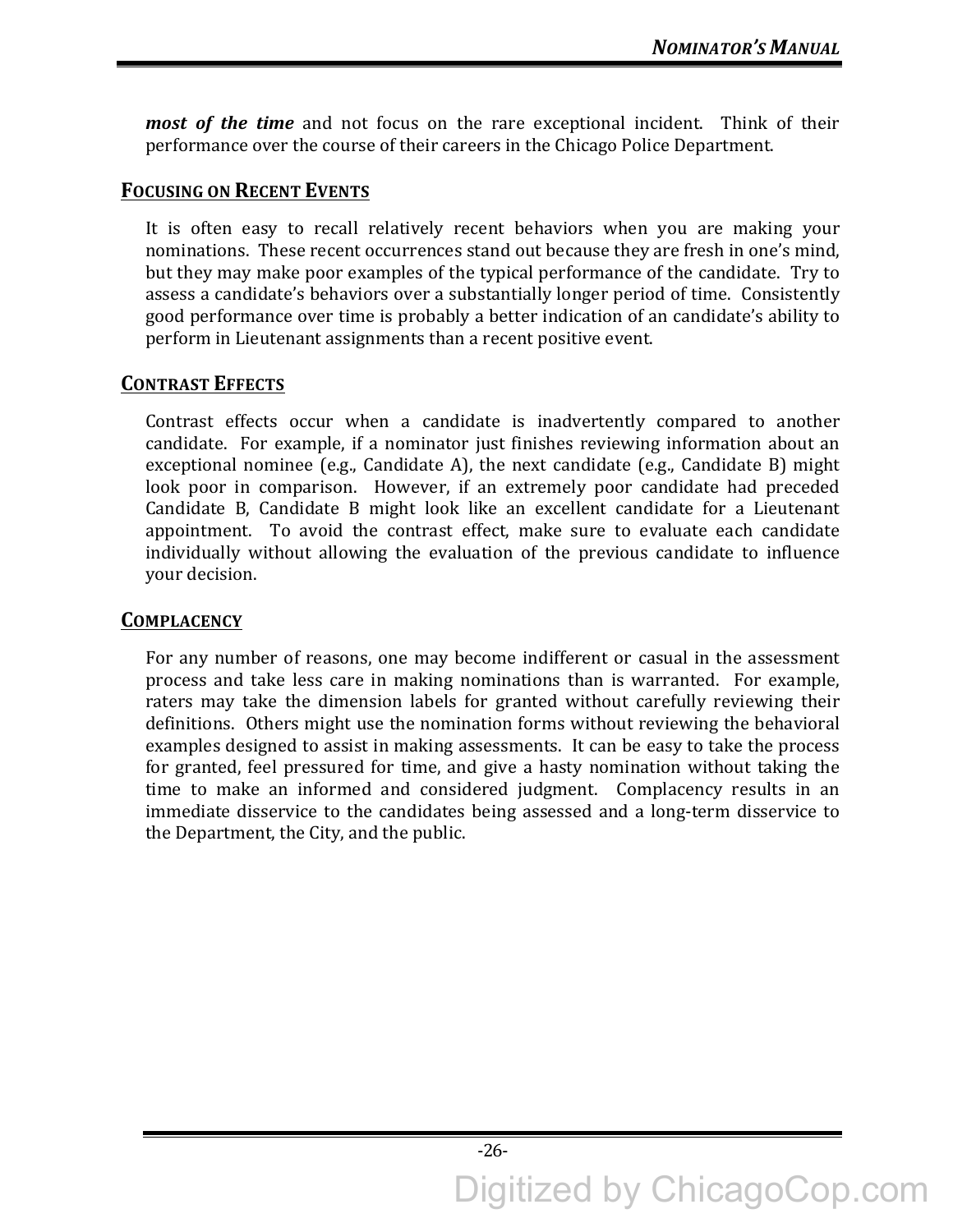# **SAMPLE BEHAVIORS**

Accurate and useful nomination forms will include **specific** examples of the individual's behavior or actions rather than *vague*, general comments about his or her perceived abilities. This section includes sample behavior statements for each dimension to illustrate this point. For example, you should mention specific activities performed by the individual (e.g., *this individual arrives on time ready to work*), instead of speculating about the individual's ability in that area (e.g., *this person is dependable*). The first statement highlights an actual behavior in which the candidate has exhibited qualities of an effective performer in the target position. The second, general statement is of little value when assessing an individual's contribution because it does not indicate *why* the person is dependable (i.e., there is not evidence to support the statement that the candidate is dependable).

In addition, when making your nominations it is important to ensure that your specific behavioral examples match the dimension you are assessing. For example, stating that a candidate stopped a car chase so as not to cause injury to others is not a good example for the Interpersonal Relations/Objectivity dimension, but it is possibly a good example for the Judgment and Decision Making dimension.

The next few pages contain examples of specific behavioral statements (i.e., example of how you should respond) as well as vague summary comments (i.e., example of how you should not respond). On the nomination forms, it is desirable to include specific rather than vague comments.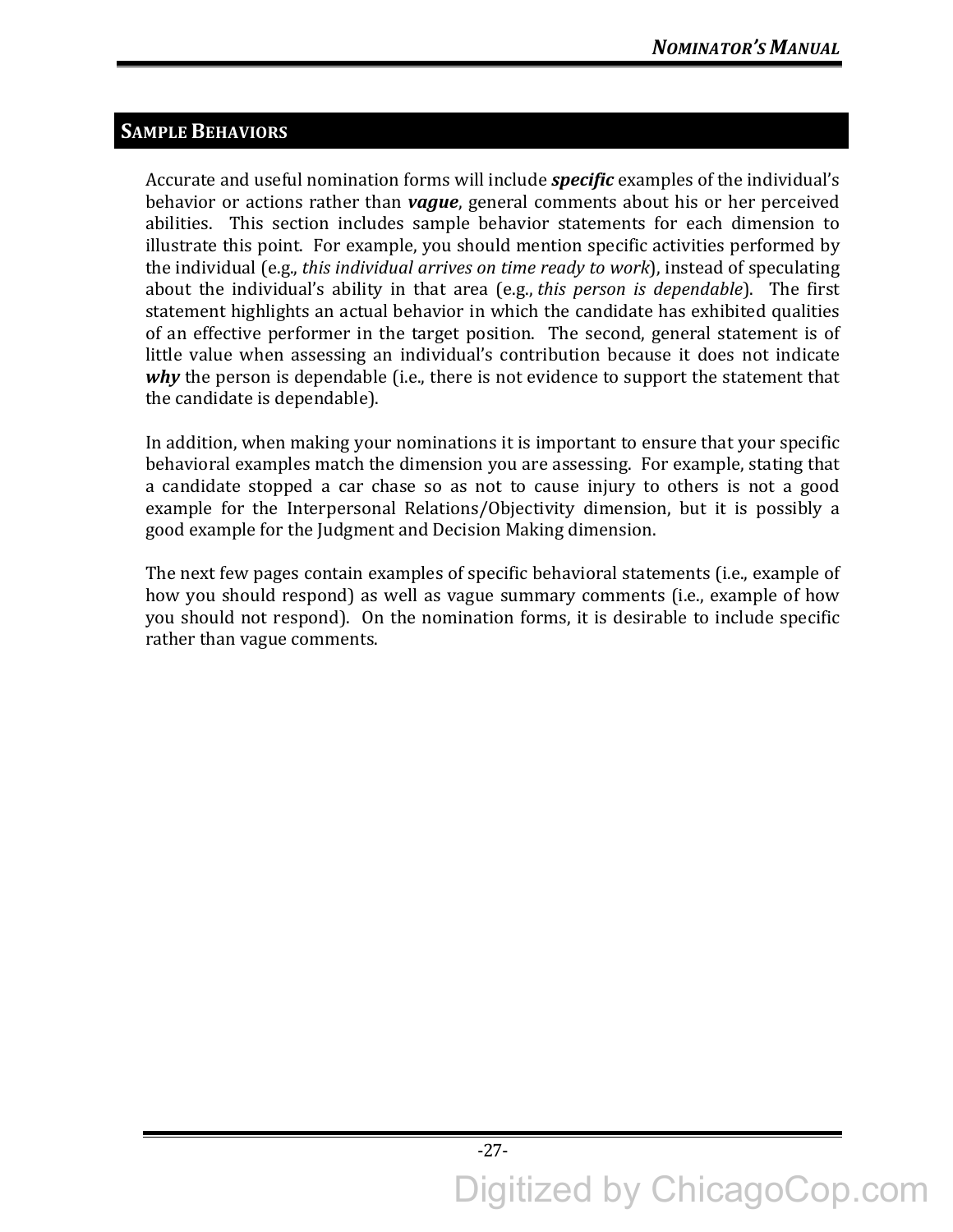|           | <b>Adaptability</b>                                                                                                                                                                                                                                                                                                                                                                                                                                                                                                                                                                                                                                                                                                                                                                                                                                                                                                                                                                                                                                                                                          |
|-----------|--------------------------------------------------------------------------------------------------------------------------------------------------------------------------------------------------------------------------------------------------------------------------------------------------------------------------------------------------------------------------------------------------------------------------------------------------------------------------------------------------------------------------------------------------------------------------------------------------------------------------------------------------------------------------------------------------------------------------------------------------------------------------------------------------------------------------------------------------------------------------------------------------------------------------------------------------------------------------------------------------------------------------------------------------------------------------------------------------------------|
| Vague:    | Whenever circumstances change, this candidate is able to roll with<br>the change and perform well.                                                                                                                                                                                                                                                                                                                                                                                                                                                                                                                                                                                                                                                                                                                                                                                                                                                                                                                                                                                                           |
| Specific: | The candidate interviewed witnesses to a homicide, including a<br>prostitute, a child, and a shopkeeper who speaks little English. The<br>candidate modified her interview techniques based on the demeanor<br>and characteristics of each witness.<br>Despite recent problems created with the implementation of the<br>CHRIS data system, the candidate was able to breakdown the complex<br>new system to make it easier to understand and use. She integrated<br>this new system into her unit in a fashion that made the transition<br>from the old system smooth for the officers. The candidate's unit was<br>the first area to fully utilize the new CHRIS system.<br>At one point the candidate was working on an important assignment<br>that she was very involved in and enjoyed working on. Another<br>project came in that had higher priority. The candidate was asked to<br>focus on the new project, and she did so without complaining or<br>needing further reminders. Although the projects required very<br>different approaches, the candidate was able to switch direction<br>easily. |

# **Sample Behavior Statements**

|           | <b>Attention to Detail</b>                                                                                                                                                                                                                                                                                                                                                                                                                                                                                                                                                                                                                                                                                                                                                                                                                                                                                                                                                                                                                         |
|-----------|----------------------------------------------------------------------------------------------------------------------------------------------------------------------------------------------------------------------------------------------------------------------------------------------------------------------------------------------------------------------------------------------------------------------------------------------------------------------------------------------------------------------------------------------------------------------------------------------------------------------------------------------------------------------------------------------------------------------------------------------------------------------------------------------------------------------------------------------------------------------------------------------------------------------------------------------------------------------------------------------------------------------------------------------------|
| Vague:    | The candidate is very good at noticing things that others don't.                                                                                                                                                                                                                                                                                                                                                                                                                                                                                                                                                                                                                                                                                                                                                                                                                                                                                                                                                                                   |
| Specific: | This candidate was instrumental in recording times, places, vehicle<br>identification, etc. during the investigation of a stolen auto ring. Her<br>detailed reporting resulted in the successful prosecution of 14<br>individuals on charges of auto theft and related charges.<br>• This candidate was responsible for letting arrestees to bail, as well as<br>reviewing arrestees and the related paperwork required to make bail.<br>On two separate occasions she has prevented the escape of arrestees<br>who attempted to change places and identity with other arrestees<br>charged with a lesser crime. The two occasions resulted in the<br>additional charge of attempted escape for the individuals charged.<br>• In reviewing case reports, the candidate was instrumental in<br>providing vital information that led to the arrest and prosecution of<br>four robbery offenders. Her review of reports has consistently aided<br>units in fulfilling their tasks as well as improving the quality of work<br>of her police officers. |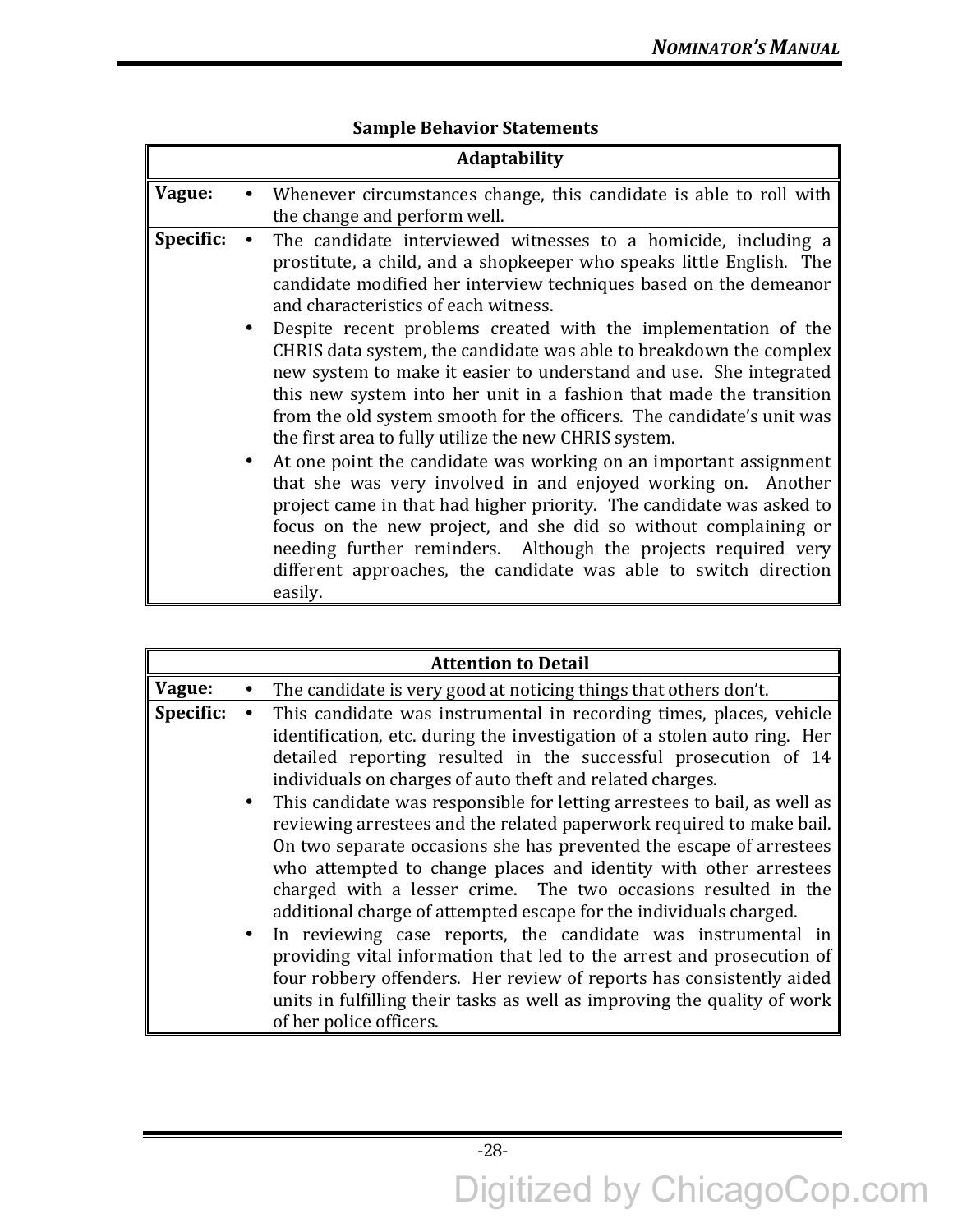| Vague:<br>This candidate is a self-starter. She identifies a problem and decides<br>on a course of action to address the problem.<br>Specific:<br>This candidate has enhanced her personal skill and education by<br>taking graduate courses for a Master's degree. She makes traffic<br>enforcement part of the strategy she uses on her beat (see report).<br>• This candidate has been observed at crime scenes taking appropriate<br>action without waiting for supervisory direction. She actively uses<br>department information sources/data files to devise strategies to<br>solve problems (i.e., ICAM, Ramis, crimes, etc.).<br>• The candidate was analyzing data and observed that a burglary<br>pattern was developing on a particular beat. The burglaries were<br>from garages and vehicles parked in alleys. The candidate developed<br>a plan where she would put some of her officers on foot and others on<br>bicycles. She presented the plan to her tactical lieutenant for |  | Initiative                                                            |
|--------------------------------------------------------------------------------------------------------------------------------------------------------------------------------------------------------------------------------------------------------------------------------------------------------------------------------------------------------------------------------------------------------------------------------------------------------------------------------------------------------------------------------------------------------------------------------------------------------------------------------------------------------------------------------------------------------------------------------------------------------------------------------------------------------------------------------------------------------------------------------------------------------------------------------------------------------------------------------------------------|--|-----------------------------------------------------------------------|
|                                                                                                                                                                                                                                                                                                                                                                                                                                                                                                                                                                                                                                                                                                                                                                                                                                                                                                                                                                                                  |  |                                                                       |
|                                                                                                                                                                                                                                                                                                                                                                                                                                                                                                                                                                                                                                                                                                                                                                                                                                                                                                                                                                                                  |  |                                                                       |
| 83 burglaries were cleared.                                                                                                                                                                                                                                                                                                                                                                                                                                                                                                                                                                                                                                                                                                                                                                                                                                                                                                                                                                      |  | approval. As a result of the plan, four individuals were arrested and |

|           | <b>Interpersonal Relations/Objectivity</b>                                                                                                                                                                                                                                                                                                                                                                                                                                                                                                                                                                                                                                                                                                                                                                                                                                                                                                                                                                                                                                                      |
|-----------|-------------------------------------------------------------------------------------------------------------------------------------------------------------------------------------------------------------------------------------------------------------------------------------------------------------------------------------------------------------------------------------------------------------------------------------------------------------------------------------------------------------------------------------------------------------------------------------------------------------------------------------------------------------------------------------------------------------------------------------------------------------------------------------------------------------------------------------------------------------------------------------------------------------------------------------------------------------------------------------------------------------------------------------------------------------------------------------------------|
| Vague:    | This candidate is a team player. He relates and communicates well                                                                                                                                                                                                                                                                                                                                                                                                                                                                                                                                                                                                                                                                                                                                                                                                                                                                                                                                                                                                                               |
|           | with others.                                                                                                                                                                                                                                                                                                                                                                                                                                                                                                                                                                                                                                                                                                                                                                                                                                                                                                                                                                                                                                                                                    |
| Specific: | This candidate has worked well with multiple partners in diverse<br>assignments. He successfully resolved a dispute between two fellow<br>officers (see case report).                                                                                                                                                                                                                                                                                                                                                                                                                                                                                                                                                                                                                                                                                                                                                                                                                                                                                                                           |
|           | A stepfather was accused of molesting his seven-year-old daughter.<br>The candidate interviewed the outcry witness and victim away from<br>family members, and interviewed all family members separately. The<br>candidate did not jump to conclusions while conducting interviews<br>and was able to separate emotional reactions from factual<br>The contents of all interviews were documented<br>information.<br>accurately in reports.<br>Recently an officer, who had been implicated in an incident that led to<br>the firing of another police officer, was transferred to this candidate's<br>district. Many rumors circulated implying that this new officer could<br>not be trusted. The candidate took on this issue directly by listening<br>to the concerns of other officers. He dispelled rumors and fought<br>through the irrational emotions expressed by ill-informed colleagues<br>and brought the truth to the forefront. As a result, the relationships<br>between the besmirched officer and his peers improved and indeed<br>have resulted in some lasting friendships. |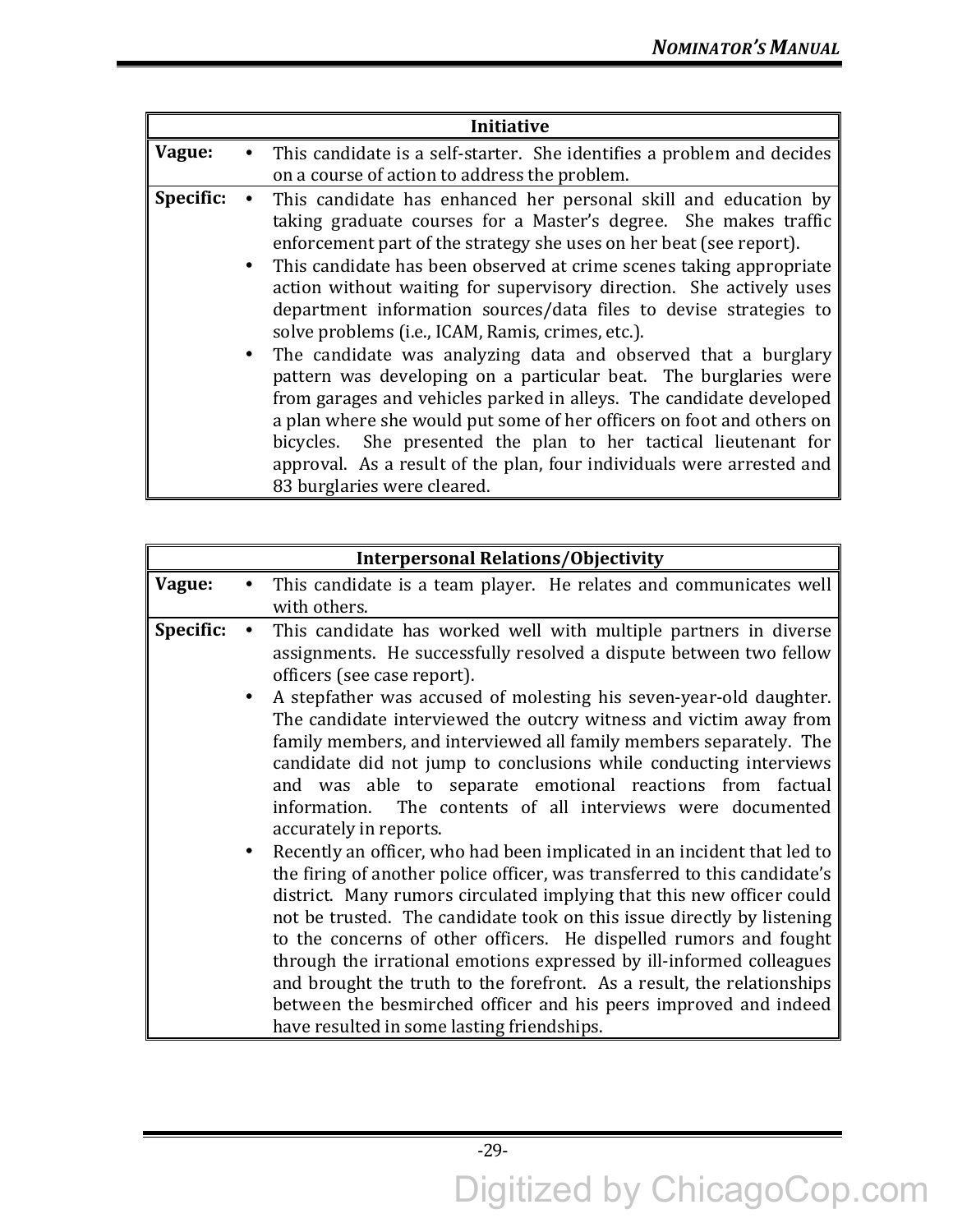|           | Leadership/Mentoring                                                                                                                                                                                                                                                                                                                                                                                                                                                                                                                                                                                                                                                                                                                                                                                                                                                                       |
|-----------|--------------------------------------------------------------------------------------------------------------------------------------------------------------------------------------------------------------------------------------------------------------------------------------------------------------------------------------------------------------------------------------------------------------------------------------------------------------------------------------------------------------------------------------------------------------------------------------------------------------------------------------------------------------------------------------------------------------------------------------------------------------------------------------------------------------------------------------------------------------------------------------------|
| Vague:    | The candidate is able to effectively motivate his peers to achieve goals                                                                                                                                                                                                                                                                                                                                                                                                                                                                                                                                                                                                                                                                                                                                                                                                                   |
|           | and work together.                                                                                                                                                                                                                                                                                                                                                                                                                                                                                                                                                                                                                                                                                                                                                                                                                                                                         |
| Specific: | As a beat sergeant, the candidate was attending several beat meetings<br>where he observed that some of his officers were failing to facilitate<br>the meetings properly. The candidate counseled his officers about the<br>correct way to facilitate beat meetings and also saw to it that they<br>obtained additional training over the next few months.<br>• The candidate had a subordinate working for him who was simply not<br>performing up to his usual standards. The candidate met one-on-one<br>with the individual and learned that he was presently going through a<br>divorce. The candidate counseled the officer, provided the officer<br>with information about Department resources (counseling), and<br>helped guide the officer through a difficult time. The officer turned<br>around completely and subsequently became the most productive<br>officer on the team. |

|           | <b>Judgment and Decision Making/Problem Solving</b>                                                                                                                                                                                                                                                                                                                                                                                                                                                                                                                                                                                                                                                                                                                                                                                                                                                                                                                                                                                                                                                                                                                                                                                                                                                                                                                                                                                                                                                                                                                                                     |
|-----------|---------------------------------------------------------------------------------------------------------------------------------------------------------------------------------------------------------------------------------------------------------------------------------------------------------------------------------------------------------------------------------------------------------------------------------------------------------------------------------------------------------------------------------------------------------------------------------------------------------------------------------------------------------------------------------------------------------------------------------------------------------------------------------------------------------------------------------------------------------------------------------------------------------------------------------------------------------------------------------------------------------------------------------------------------------------------------------------------------------------------------------------------------------------------------------------------------------------------------------------------------------------------------------------------------------------------------------------------------------------------------------------------------------------------------------------------------------------------------------------------------------------------------------------------------------------------------------------------------------|
| Vague:    | This candidate applies knowledge to solve a variety of problems and                                                                                                                                                                                                                                                                                                                                                                                                                                                                                                                                                                                                                                                                                                                                                                                                                                                                                                                                                                                                                                                                                                                                                                                                                                                                                                                                                                                                                                                                                                                                     |
|           | is a critical thinker.                                                                                                                                                                                                                                                                                                                                                                                                                                                                                                                                                                                                                                                                                                                                                                                                                                                                                                                                                                                                                                                                                                                                                                                                                                                                                                                                                                                                                                                                                                                                                                                  |
| Specific: | The candidate was assigned to a Park Festival. The candidate and<br>some of her team members realized that some individuals were able<br>to sneak beer into the park. While her team members wanted to<br>arrest the individuals right on the spot in full view of several<br>thousand people, the candidate was able to convince the team to<br>approach the individuals calmly, lead them away from the crowd, and<br>then make the arrest in a less congested area. Her sound judgment<br>helped avoid a potentially volatile situation.<br>The candidate was assigned to a "Stop Police Brutality"<br>demonstration. Many of the individuals in the crowd were attempting<br>to antagonize the candidate's officers by screaming in the officers'<br>faces and blowing loud horns in their ears. The candidate realized<br>that some of her officers were about to react to the crowd's taunts.<br>She replaced those officers with other officers and continued to rotate<br>them to where the crowd's taunts had no effect at all on her officers.<br>The demonstration ended peacefully.<br>The candidate responded to an armed robbery of a pizza parlor. She<br>٠<br>observed that two armed offenders were holding at gunpoint four of<br>the employees in the restaurant. She backed out of the restaurant<br>unseen, deciding not to exchange gunfire with the offenders because<br>of the possibility of harming the employees. She requested assistance<br>and called for an HBT. She also made contact via telephone with one<br>of the offenders. The incident was peacefully resolved. |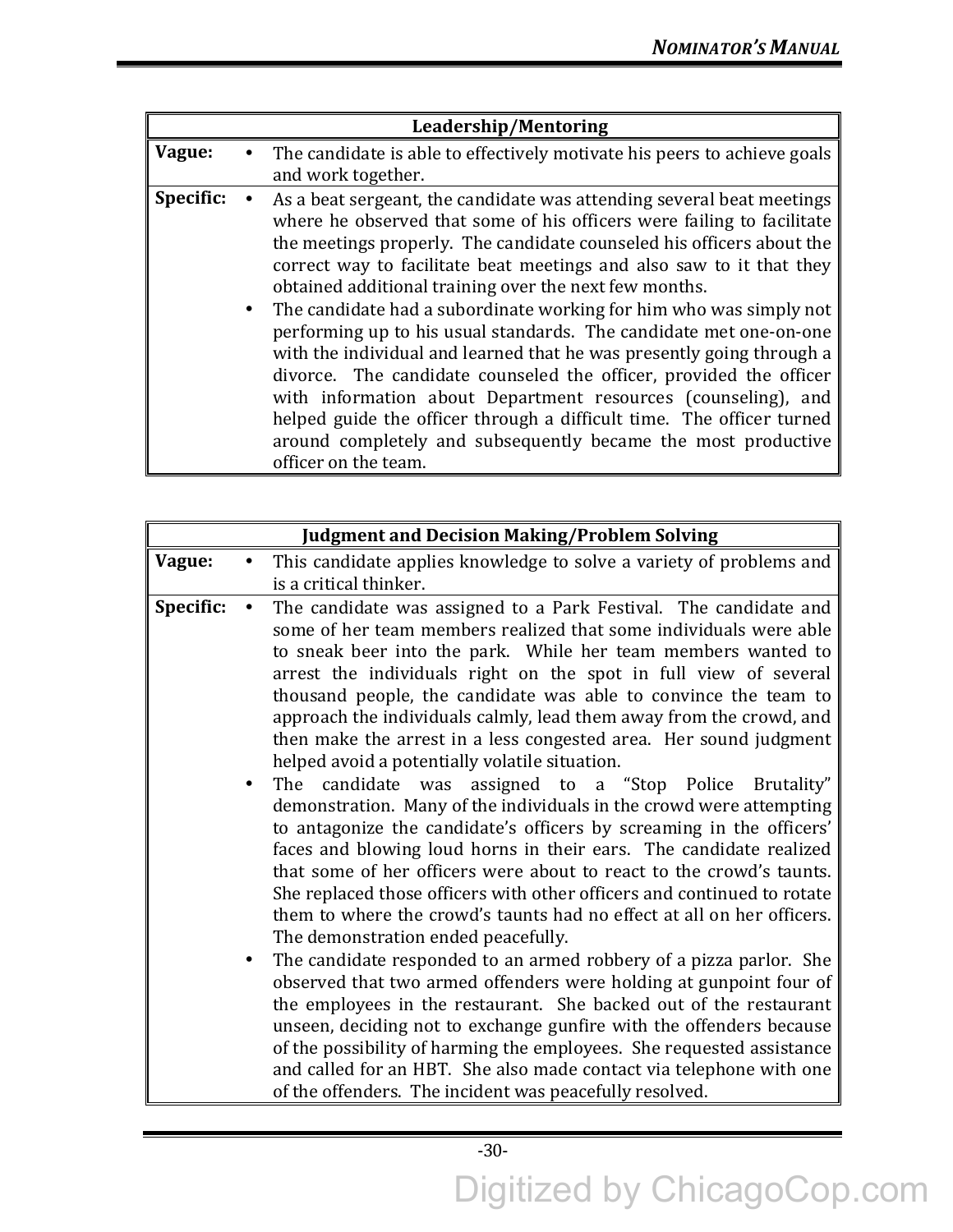|           | <b>Oral Communication/Listening</b>                                                                                                                                                                                                                                                                                                                                                                                                                                                                                                                                                                                                                                                                                                                                                                                                                                                                                                                                             |
|-----------|---------------------------------------------------------------------------------------------------------------------------------------------------------------------------------------------------------------------------------------------------------------------------------------------------------------------------------------------------------------------------------------------------------------------------------------------------------------------------------------------------------------------------------------------------------------------------------------------------------------------------------------------------------------------------------------------------------------------------------------------------------------------------------------------------------------------------------------------------------------------------------------------------------------------------------------------------------------------------------|
| Vague:    | The candidate communicates ideas, information, and instructions in a<br>way that other people understand.                                                                                                                                                                                                                                                                                                                                                                                                                                                                                                                                                                                                                                                                                                                                                                                                                                                                       |
| Specific: | This candidate was able to persuade his commander to launch a<br>major investigation against a street gang by presenting arguments<br>concisely and accurately. Several arrests resulted.<br>• The candidate was able to get a statement at the crime scene from the<br>brother of a shooting victim. He consoled the witness, asked<br>questions in a sympathetic manner, and obtained additional detail<br>when answers were vague or irrelevant.<br>• The candidate received a Life Saving Award for his actions at the<br>scene of an attempted suicide. The candidate talked a subject into<br>going to the hospital instead of jumping off the building's ledge (see<br>attached award).<br>• As a desk sergeant, this candidate routinely explains to the public<br>various processes and procedures in a clear and understandable<br>manner. Also, at staff meetings, he frequently will ask pertinent<br>questions to clarify various points and verify understanding. |

|                        | <b>Personal Integrity/Professional Orientation and Commitment</b>                                                                                                                                                                                                                                                                                                                                                                                                                                                                                                                                                                                                                                                                                                                                                                                                                                                                                                                                                                                                                                                                                                                                      |
|------------------------|--------------------------------------------------------------------------------------------------------------------------------------------------------------------------------------------------------------------------------------------------------------------------------------------------------------------------------------------------------------------------------------------------------------------------------------------------------------------------------------------------------------------------------------------------------------------------------------------------------------------------------------------------------------------------------------------------------------------------------------------------------------------------------------------------------------------------------------------------------------------------------------------------------------------------------------------------------------------------------------------------------------------------------------------------------------------------------------------------------------------------------------------------------------------------------------------------------|
| Vague:                 | The candidate is a stand-up employee who does not let others down.                                                                                                                                                                                                                                                                                                                                                                                                                                                                                                                                                                                                                                                                                                                                                                                                                                                                                                                                                                                                                                                                                                                                     |
| Specific:<br>$\bullet$ | A local gang leader approached the candidate with a bribe. The<br>candidate agreed to consider the offer and arrangements were made<br>to meet on another day. The candidate notified his superiors of the<br>incident. At the suggestion of the candidate, a plan was designed<br>where the meeting was made and recorded, and an arrest and<br>prosecution were secured.<br>The candidate led an investigation to make a large undercover buy of<br>narcotics. During the course of the operation, the target became<br>suspicious and began to make demands and conditions that, had they<br>been met, may have placed other officers in danger. The candidate<br>reviewed the situation and made the decision to withdraw. The other<br>officers involved objected to the withdrawal, but the candidate stuck<br>by his decision, and took full responsibility when the Commander<br>questioned why the investigation was terminated.<br>The candidate consistently reported for work on time when<br>scheduled and submitted all required paperwork by specified<br>deadlines. The candidate also showed up in court when scheduled<br>and was well-prepared to answer questions about his cases. |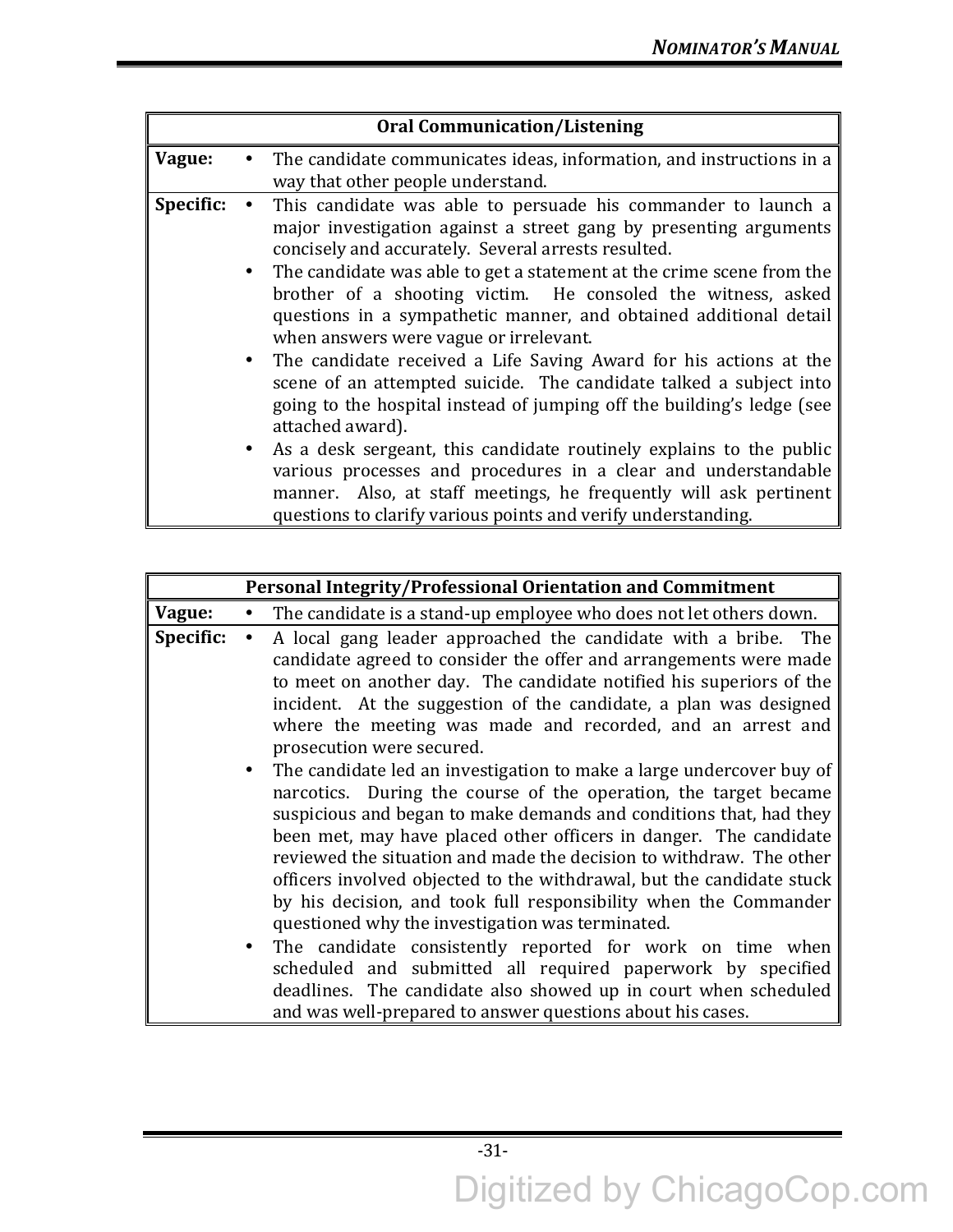|           | <b>Stress Tolerance</b>                                                                                                                                                                                                                                                                                                                                   |
|-----------|-----------------------------------------------------------------------------------------------------------------------------------------------------------------------------------------------------------------------------------------------------------------------------------------------------------------------------------------------------------|
| Vague:    | • The candidate does not lose her temper when people are arguing.                                                                                                                                                                                                                                                                                         |
| Specific: | The candidate calmly coordinated the search for an offender who had<br>just shot two police officers. Due to the candidate's example, the<br>responding officers conducted the search in a highly professional<br>manner.                                                                                                                                 |
|           | • There was a labor dispute between labor and management that was<br>getting tense. The candidate attempted to diffuse the situation. Upon<br>doing so someone shouted and threw papers into the air further<br>increasing emotions. Without losing her temper, the candidate was<br>able to quiet the crowd and reduce the tension around the situation. |

|           | <b>Work Direction/Planning and Organizing</b>                                                                                                                                                                                                                                                                                                                                                                                                                                                                                                                                                                                                                                                                                                                                                                                                                                                                            |
|-----------|--------------------------------------------------------------------------------------------------------------------------------------------------------------------------------------------------------------------------------------------------------------------------------------------------------------------------------------------------------------------------------------------------------------------------------------------------------------------------------------------------------------------------------------------------------------------------------------------------------------------------------------------------------------------------------------------------------------------------------------------------------------------------------------------------------------------------------------------------------------------------------------------------------------------------|
| Vague:    | This candidate is very good at arranging the work of his subordinates<br>so that everything gets done.                                                                                                                                                                                                                                                                                                                                                                                                                                                                                                                                                                                                                                                                                                                                                                                                                   |
| Specific: | The candidate, through the use of ICAM and the review and approval<br>of several reports, devised a plan by which the beat cars would<br>conduct inquiries and street stops. This plan resulted in the arrest<br>and clearing of 22 burglaries.<br>• The candidate was able to prioritize a series of tasks in order to make<br>the best use of his time. He took a witness's statement first, since the<br>witness might have been unavailable later, scheduled a court date for<br>another case, and completed the day's paperwork.<br>• This candidate organized, with the assistance of local clergy, a<br>community picnic. She had additional police personnel from outside<br>the district to help with security. She arranged resources from other<br>city agencies to be present, and for community resources to provide<br>food and drink. Over 2500 people were fed and provided for during<br>this function. |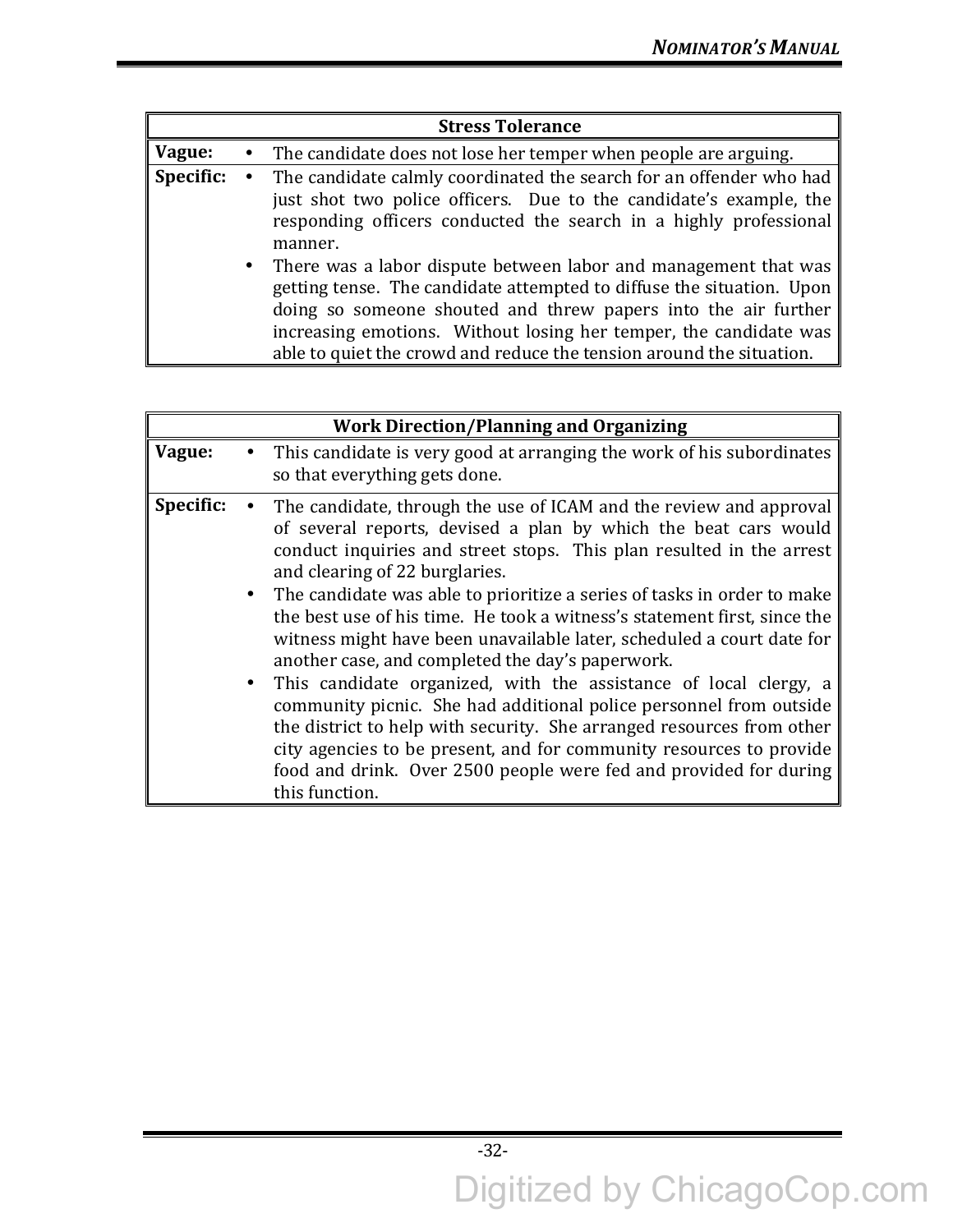|           | <b>Written Communication</b>                                                                                                                                                                                                                                                                                                                                                                                                                                                                                                                                                                                                                                                                                                        |
|-----------|-------------------------------------------------------------------------------------------------------------------------------------------------------------------------------------------------------------------------------------------------------------------------------------------------------------------------------------------------------------------------------------------------------------------------------------------------------------------------------------------------------------------------------------------------------------------------------------------------------------------------------------------------------------------------------------------------------------------------------------|
| Vague:    | • The candidate writes clearly and conveys important information in<br>his reports.                                                                                                                                                                                                                                                                                                                                                                                                                                                                                                                                                                                                                                                 |
| Specific: | • The candidate submitted a report including interviews with victims<br>and witnesses, descriptions of evidence, medical exams, offender's<br>statement, and phone numbers of all relevant parties. The report<br>contained no spelling or grammatical errors.<br>• This candidate fills out forms legibly and correctly, with information<br>and signatures in appropriate places. His descriptions of events are<br>clear and understandable.<br>• The candidate was assigned to conduct a study of the needed<br>resources for "Lake Shore Drive Run." A report was prepared that<br>was well-researched, complete, and clear. The candidate's findings<br>now serve as the prototype for the "Lake Shore Drive Run" every year. |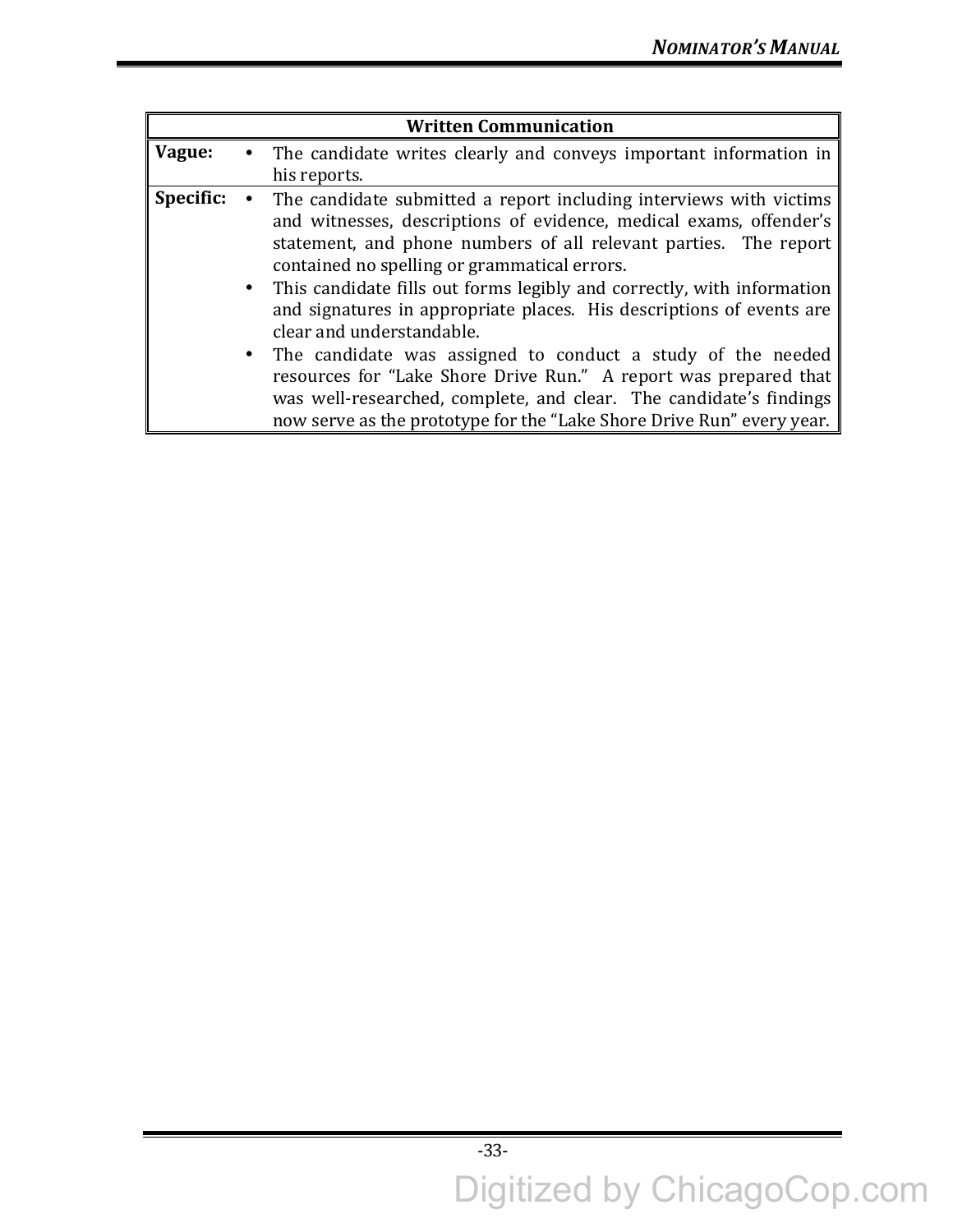# **INSTRUCTIONS FOR COMPLETING FORMS**

Below are detailed, step-by-step instructions for completing the nomination forms. Make sure that you thoroughly understand the instructions before making your nominations. If you are using one of the template word processing versions of the nomination form, please carefully read the last point about how to use the template versions.

- *Check your materials.* Make sure that included in this Manual you have two blank nomination forms (located in Section 10) and a diskette in case you choose to use the template version (located inside the back cover). In addition, you will later receive a list of eligible candidates and notification of the number of nominations you are allowed to submit.
- **Read through the Manual.** Become familiar with all of the assessment dimensions, definitions, and the nomination form (including example behaviors). You should refer frequently to the list of dimension definitions.
- *Choose candidates to nominate.* Remember that any candidate you select to nominate must have passed the Written Qualifying Test and, at the time of appointment, must have satisfied all requirements listed in the job announcement. Keep in mind that although you might expect higher performance from candidates with more experience, this will **not** always be the case.
- *Complete the identification information.* On the front of each nomination form fill in the nominee's name, employee number, current assignment, and date of appointment. In addition, complete your name, date submitted, and how you know the candidate. In the space regarding your knowledge about the candidate, you should provide a basis for your nomination. Indicate under what circumstances and when you would have had an opportunity to become knowledgeable about your nominee's performance. Fill in the nominee's name on each of the following pages of the nomination form so that all pages of the form have the nominee's name. If you are using the computer template version, more detailed instructions are located below.
- Leave "Key Elements" blank at this time. This should be the last box you complete.
- **Complete each dimension with behavioral statements.** Think of specific instances or actions that you have observed or have knowledge of that represent the candidate's typical performance on the dimension. You do not have to include a statement for each dimension, but you should provide as many behavioral examples as possible indicating the candidate's ability to perform effectively in a Lieutenant assignment. You should provide any explanations you think necessary to address specific issues that you expect to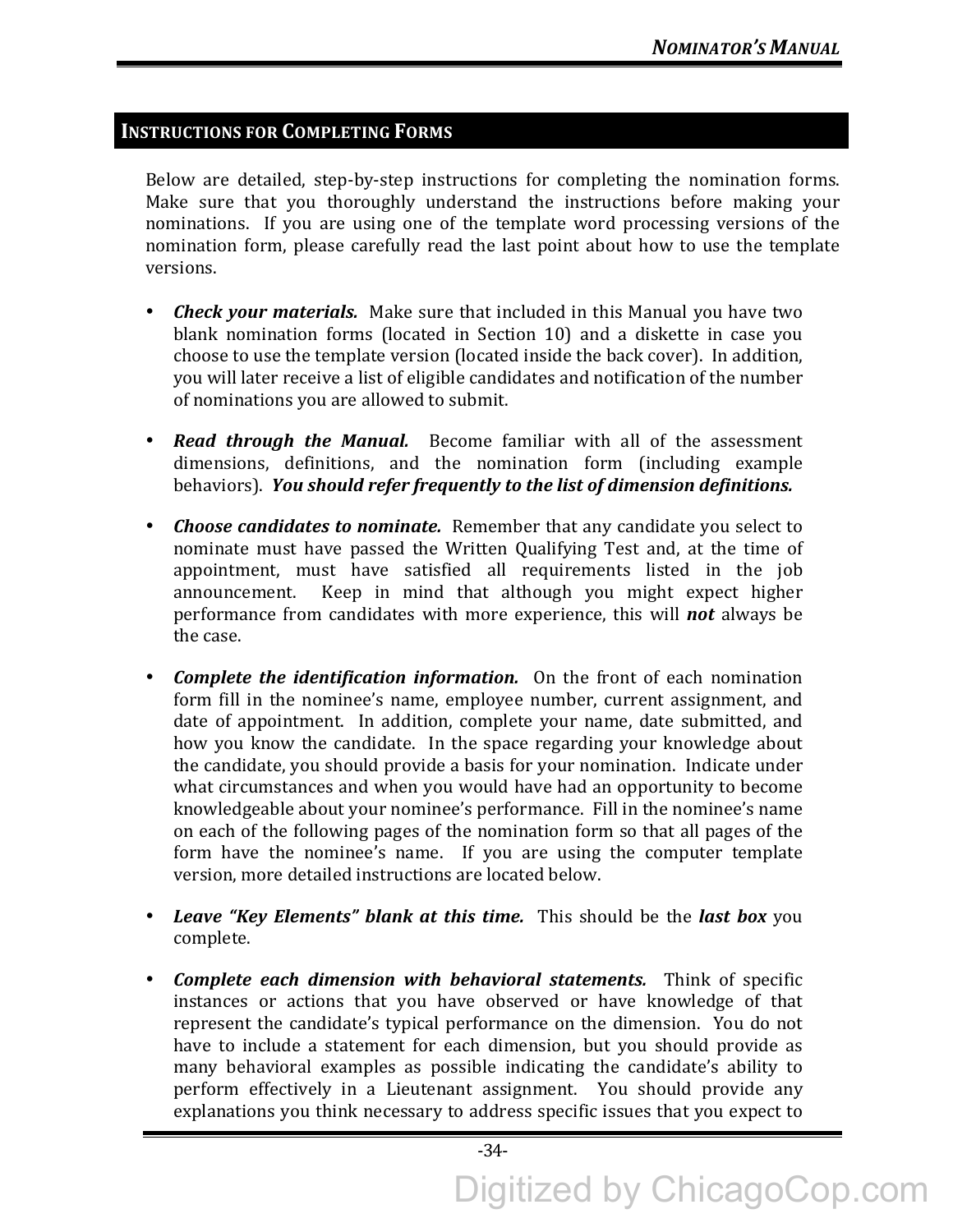arise regarding your nominee. If you have supporting documents you should indicate that in this section.

- *Complete* "Other *Characteristics/Qualifications.*" If the nominee has displayed behaviors that would benefit the Merit Board's review or add to the nominee's qualifications that do not fit into any of the dimensions, or that require clarification or elaboration, include these in the "Other Characteristics/Qualifications" box.
- **Complete "Key Elements."** When you have completed the individual dimensions, go back to the "Key Elements" box. Note here the outstanding qualifications that will distinguish this nominee from another. Summarize your main points in support of your nomination as clearly and succinctly as possible. This box is the *first* place the Merit Board will look in evaluating candidates.
- *Review your nomination forms.* After you have completed your nominations, check your work and make sure you completed the information required. Include any documentation that supports your statements. Make sure the candidate's name appears at the top of each page.
- *Check the "no relationship" box.* It is a violation of the City's Ethics Ordinance for you to nominate any candidate to whom you are related by blood or marriage or with whom you have a business relationship outside of the Department. Review the City's Ethics Ordinance before preparing your nomination forms to be sure you are familiar with the list of affected relationships. At the bottom of the nomination form, next to the signature line, check the box affirming that you have no family or outside business relationship with the candidate you are nominating.
- *Sign the form.* If you have typed the nomination form, then simply sign the bottom portion. If you are using the template version, print a copy of the form and sign the bottom.
- *Turn in forms to Merit Board.* When you have completed and reviewed your nominations, make seven (7) copies of the form and supporting documents and submit the entire packet to the Office of the First Deputy. If you send your nomination forms via Departmental mail, seal all documents in an envelope marked **CONFIDENTIAL**. It is recommended that you follow-up with the First Deputy's Office if you mail your nominations to verify their receipt. Instead of mailing the form, you could hand deliver the nominations to the Office of the First Deputy.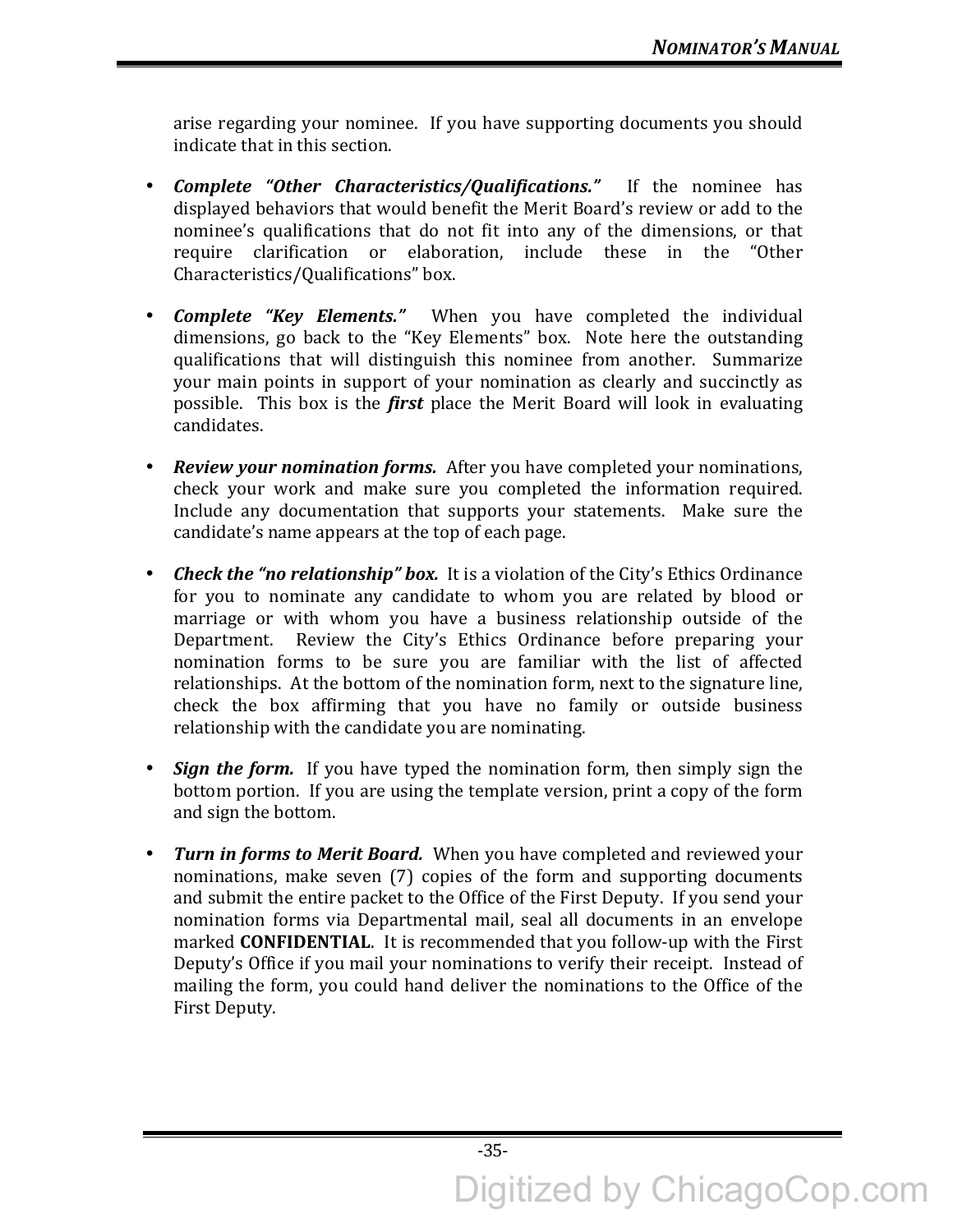- *Using the word processing template.* If you are using the template version, follow these directions carefully. Three templates are provided on your disk one apiece for the Lieutenant, Sergeant, and D-2 positions. The templates are formatted in MS Word (labeled **Nomform - Position.doc**). Select the version for the position for which you are nominating a candidate.
	- Open the appropriate file and immediately save the file under a different name (possibly the candidate's last name followed by the appropriate extension) using the "Save As" function.
	- The cursor should be in the blank marked "Candidate Name." Type in the information requested and then use the <TAB> button to move to the next blank.
	- **Do not press** <**ENTER>** at any time. Doing so may cause the template to lose its formatting.
	- − If you accidentally press <**ENTER**>, press the <**BACKSPACE**> key to return to the blank you completed, then press <TAB> to take you to the next blank.
	- − When you have completed the background information, <**TAB**> past the "Key Elements" box to the first dimension and begin typing. The text will automatically wrap to the next line so, again, you do not need to use the <**ENTER**> key.
	- After you have completed the dimensions and "Other Characteristics/ Qualifications," do not press <**TAB**> or <**ENTER**>. Immediately scroll back up to the "Key Elements" box. This box should contain bullet points.
	- Place the cursor after the first bullet, directly below the title "Key Elements," and begin typing.
	- After typing one key element, <**TAB**> to the next bullet and type your next key element.
	- − When you have finished, do *not* press <**ENTER**>.
	- − Save the document and print. Don't forget to check the "no relationship" box and sign the printed version.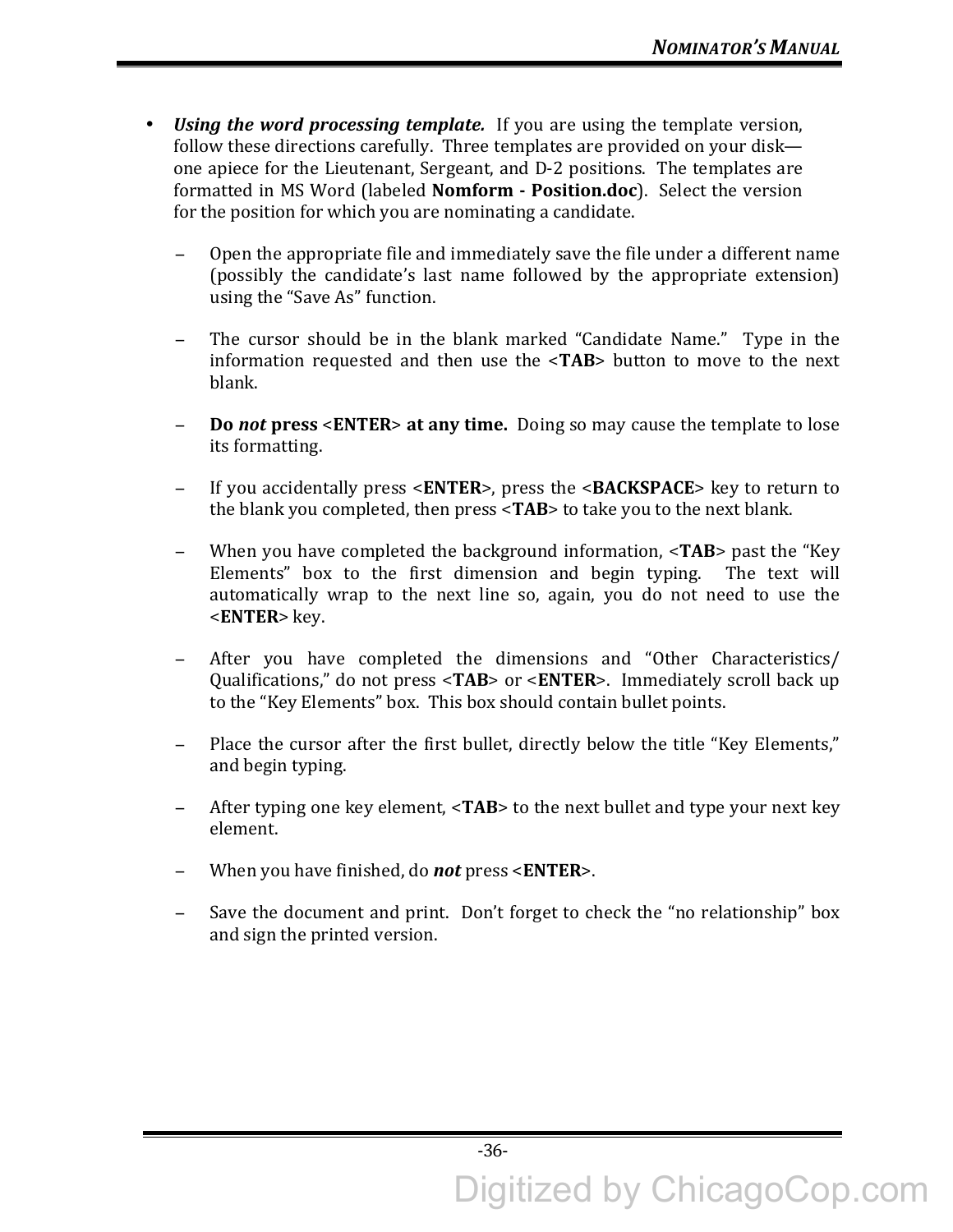# **SUBMITTING NOMINATIONS**

The Merit Board Chairman will notify nominators of the date and time that nominations must be completed and returned to the First Deputy's Office. When you have completed the nomination forms, submit seven (7) copies of your completed nomination packets to the Office of the First Deputy. All forms must be turned in by the date and time specified by the Merit Board Chairman. Any nominations received after this date will not be accepted or considered. Once your packet is completed and submitted, the Merit Board will be responsible for selecting among the nominees and making recommendations to the Superintendent. It is very important that all forms are returned by the deadline so the Superintendent can receive the pool of recommended candidates in time to review and appoint candidates to the Lieutenant assignments.

If you have any questions during the nomination process, you may contact the Director of Personnel. Please follow all instructions closely and do your best to complete the forms thoroughly and accurately. Thank you in advance for making every effort to attend carefully to this task.